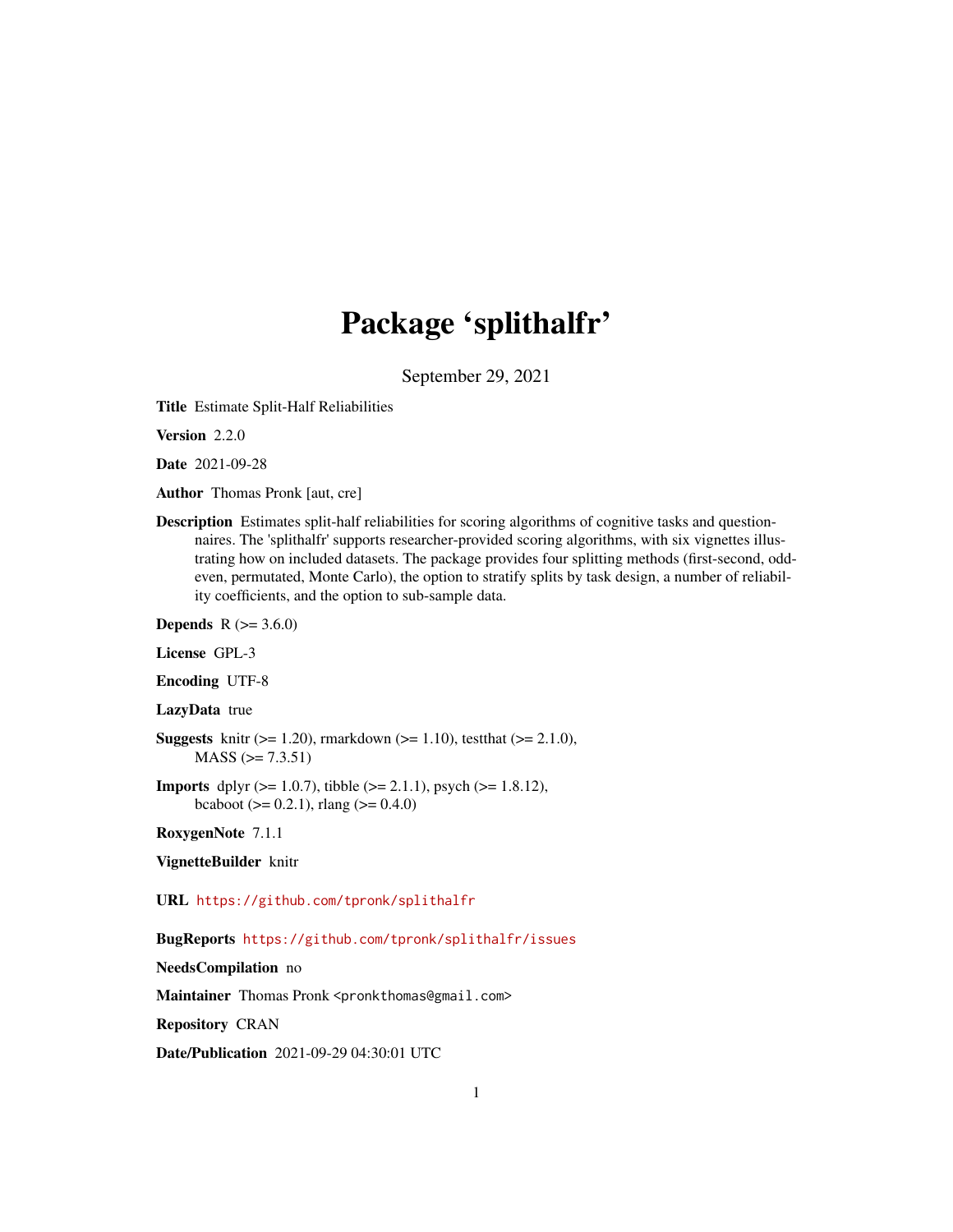# <span id="page-1-0"></span>R topics documented:

|       |                                                                                                                                        | $\overline{3}$            |
|-------|----------------------------------------------------------------------------------------------------------------------------------------|---------------------------|
|       |                                                                                                                                        | $\overline{4}$            |
|       |                                                                                                                                        |                           |
|       |                                                                                                                                        | 5                         |
|       |                                                                                                                                        | $\overline{7}$            |
|       |                                                                                                                                        | $\overline{\phantom{0}}8$ |
|       |                                                                                                                                        | $\overline{9}$            |
|       |                                                                                                                                        |                           |
|       |                                                                                                                                        |                           |
|       |                                                                                                                                        |                           |
|       |                                                                                                                                        |                           |
|       |                                                                                                                                        |                           |
|       |                                                                                                                                        |                           |
|       | $get_split_indexes_from_stratum \dots \dots \dots \dots \dots \dots \dots \dots \dots \dots \dots \dots \dots \dots \dots \dots \dots$ |                           |
|       |                                                                                                                                        |                           |
|       |                                                                                                                                        |                           |
|       |                                                                                                                                        |                           |
|       |                                                                                                                                        |                           |
|       |                                                                                                                                        |                           |
|       |                                                                                                                                        |                           |
|       |                                                                                                                                        |                           |
|       |                                                                                                                                        |                           |
|       |                                                                                                                                        |                           |
|       |                                                                                                                                        |                           |
|       |                                                                                                                                        |                           |
| Index |                                                                                                                                        | 28                        |

<span id="page-1-1"></span>angoff\_feldt *Calculate Angoff-Feldt coefficient*

# Description

Angoff-Feldt reliability coefficient. Formula obtained from Warrens (2015) <doi: [10.1007/s11634-](https://doi.org/10.1007/s11634-015-0198-6) [01501986>](https://doi.org/10.1007/s11634-015-0198-6)

# Usage

angoff\_feldt(x, y)

| (vector) a numeric vector                                 |
|-----------------------------------------------------------|
| (vector) a numeric vector with compatible dimensions to x |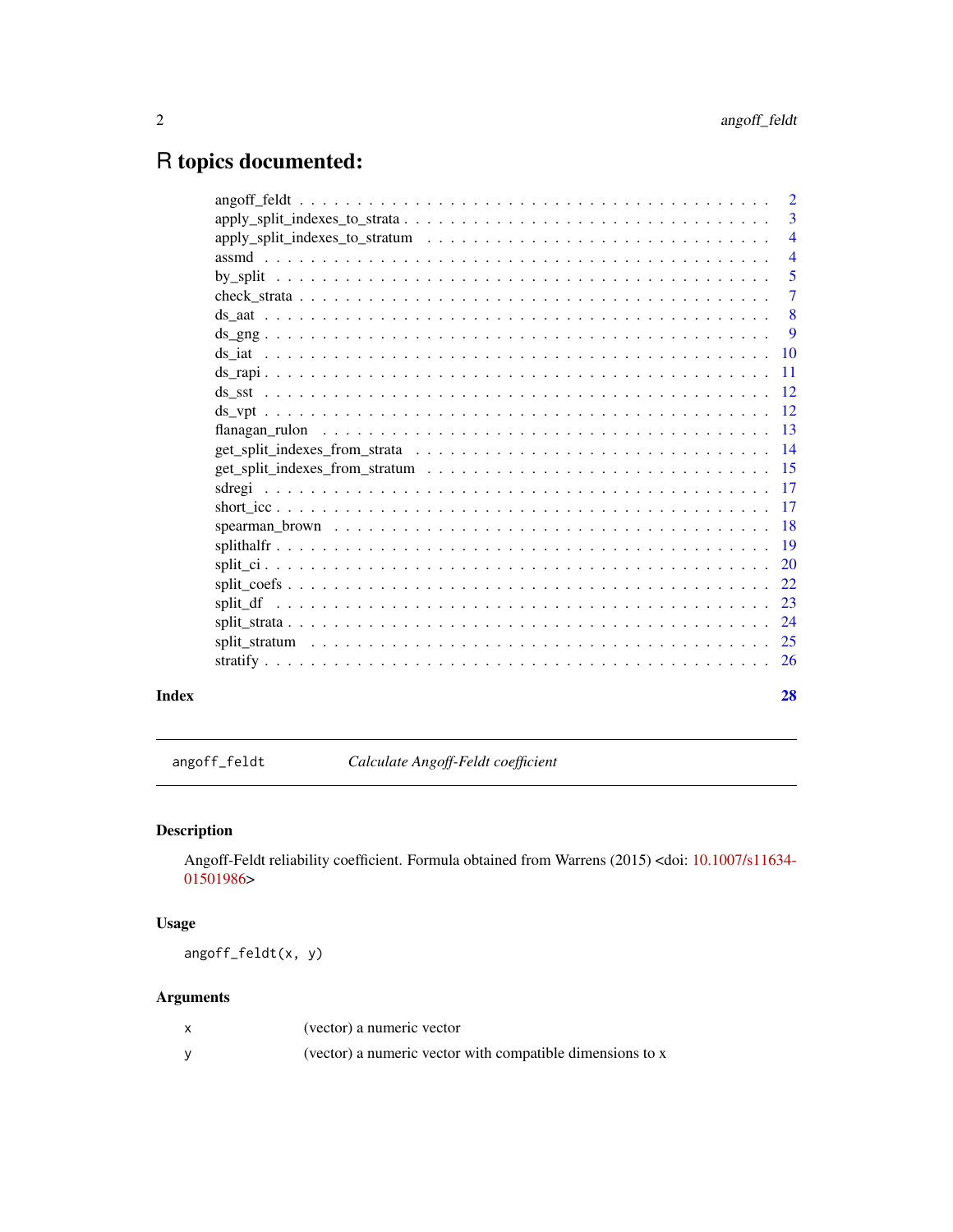# <span id="page-2-0"></span>Value

(numeric) Angoff-Feldt cefficient

#### See Also

Other splithalfr coefficients: [assmd\(](#page-3-1)), [flanagan\\_rulon\(](#page-12-1)), [sdregi\(](#page-16-1)), [short\\_icc\(](#page-16-2)), [spearman\\_brown\(](#page-17-1))

#### Examples

```
# Generate two variables with different means, variances and a correlation of about 0.5
library(MASS)
vars = mvrnorm(30, mu = c(0, 2), Sigma = matrix(c(5, 2, 2, 3), ncol = 2), empirical = TRUE)
# Calculate coefficient
angoff_feldt(vars[,1], vars[,2])
```

```
apply_split_indexes_to_strata
```
*Split each element of a list of strata based on a list of indexes*

#### **Description**

Splits each element of strata into two parts based on a list of indexes. For more information about splitting options, and an extensive list of examples, see [get\\_split\\_indexes\\_from\\_stratum](#page-14-1).

#### Usage

```
apply_split_indexes_to_strata(strata, indexes)
```
#### Arguments

| strata  | (list) list of strata to split                                                     |
|---------|------------------------------------------------------------------------------------|
| indexes | $(list)$ list of indexes, which can be generated via get_split_indexes_from_strata |

#### Value

(list) A list with two elements, containing the first and second split of strata.

## See Also

```
Other splitting functions: apply_split_indexes_to_stratum(), check_strata(), get_split_indexes_from_strata(),
get_split_indexes_from_stratum(), split_df(), split_strata(), split_stratum(), stratify()
```
#### Examples

```
# Stratify a data frame, then split it odd-even
ds \le data.frame(condition = rep(c("a", "b"), each = 4), score = 1 : 8)
strata <- stratify(ds, ds$condition)
split_indexes <- get_split_indexes_from_strata(strata, method = "odd_even")
apply_split_indexes_to_strata(strata, split_indexes)
```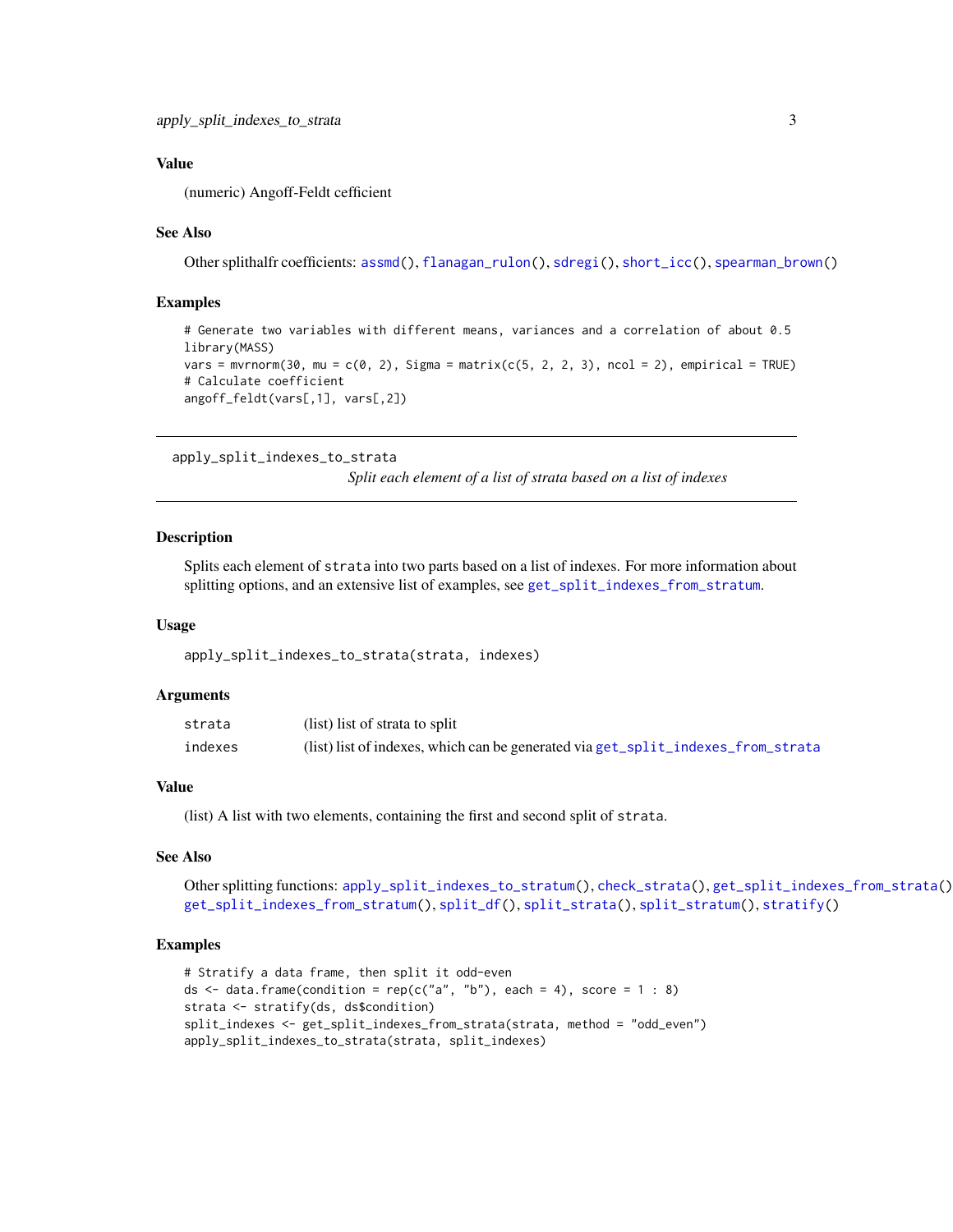<span id="page-3-2"></span><span id="page-3-0"></span>apply\_split\_indexes\_to\_stratum

*Split a stratum based on a list of indexes*

#### Description

Splits stratum into two parts based on a list of indexes. For more information about splitting options, and an extensive list of examples, see [get\\_split\\_indexes\\_from\\_stratum](#page-14-1).

#### Usage

```
apply_split_indexes_to_stratum(stratum, indexes_1, indexes_2)
```
#### Arguments

| stratum   | (data frame, tibble, list, or vector) stratum to split                                       |
|-----------|----------------------------------------------------------------------------------------------|
| indexes 1 | (vector) indexes for first split, which can be generated via get_split_indexes_from_stratum  |
| indexes 2 | (vector) indexes for second split, which can be generated via get_split_indexes_from_stratum |

#### Value

(list) List with two elements that contain stratum split in two parts.

#### See Also

```
Other splitting functions: apply_split_indexes_to_strata(), check_strata(), get_split_indexes_from_strata(),
get_split_indexes_from_stratum(), split_df(), split_strata(), split_stratum(), stratify()
```
#### Examples

```
# Random split-half. One of the splits gets 4 elements and the other 5
stratum = letters[1:9]
indexes = get_split_indexes_from_stratum(stratum)
apply_split_indexes_to_stratum(stratum, indexes[[1]], indexes[[2]])
```
<span id="page-3-1"></span>assmd *Calculate Absolute Strictly Standardized Mean Difference (ASSMD)*

#### Description

Returns the absolute difference of the mean of x and y divided by their shared standard deviation. Since the resulting difference is absolute, the larger of the two means is always used as minuend and the smallest as subtrahend. Based on Zhang (2012) <doi: [10.1016/j.ygeno.2006.12.014>](https://doi.org/10.1016/j.ygeno.2006.12.014)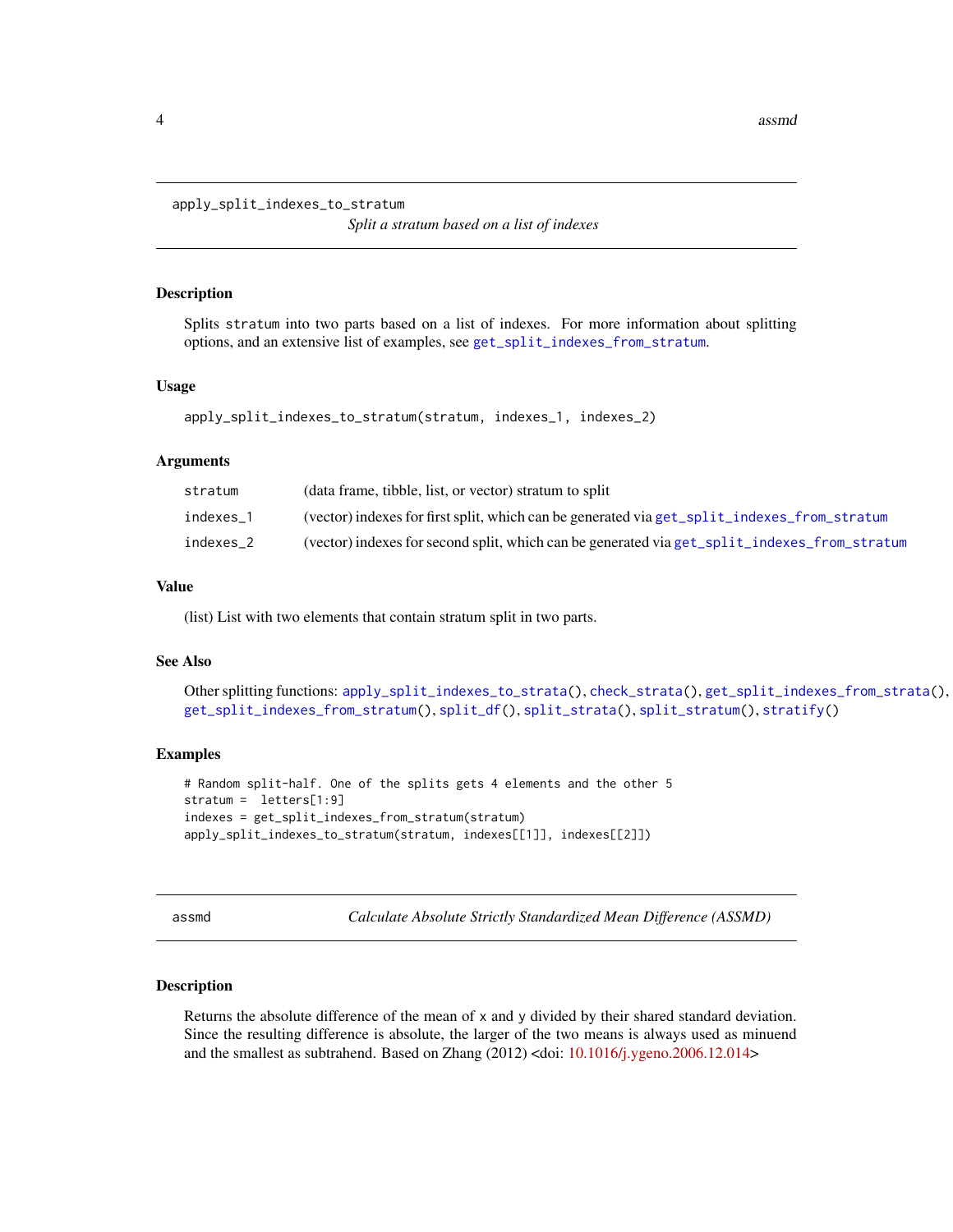#### <span id="page-4-0"></span>by\_split 5

#### Usage

 $assmd(x, y)$ 

#### Arguments

| (vector) a numeric vector                                 |
|-----------------------------------------------------------|
| (vector) a numeric vector with compatible dimensions to x |

#### Value

(numeric) Absolute SSMD

### See Also

Other splithalfr coefficients: [angoff\\_feldt\(](#page-1-1)), [flanagan\\_rulon\(](#page-12-1)), [sdregi\(](#page-16-1)), [short\\_icc\(](#page-16-2)), [spearman\\_brown\(](#page-17-1))

#### Examples

```
# Generate two variables with different means, variances and a correlation of about 0.5
library(MASS)
vars = mvrnorm(30, mu = c(0, 2), Sigma = matrix(c(5, 2, 2, 3), ncol = 2), empirical = TRUE)
# Calculate Absolute SSMD
assmd(vars[,1], vars[,2])
```
<span id="page-4-1"></span>by\_split *Calculate split scores per participant*

#### Description

Calculates split scores, by applying fn\_score to subsets of data as specified via participants. It provides a range of additional arguments for different splitting methods and to support parallel processing. To learn more about writing scoring algorithms for use with the [splithalfr](#page-18-1), see the included vignettes. [by\\_split](#page-4-1) is modeled after the [by](#page-0-0) function, accepting similar values for the first three arguments (data, INDICES, FUN). For more information about different metods for splitting data, see [get\\_split\\_indexes\\_from\\_stratum](#page-14-1). For more information about stratification, see [split\\_df](#page-22-1)

#### Usage

```
by_split(
  data,
  participants,
  fn_score,
  stratification = NULL,
  replications = 1,
  method = c("random", "odd_even", "first_second"),
  replace = FALSE,
```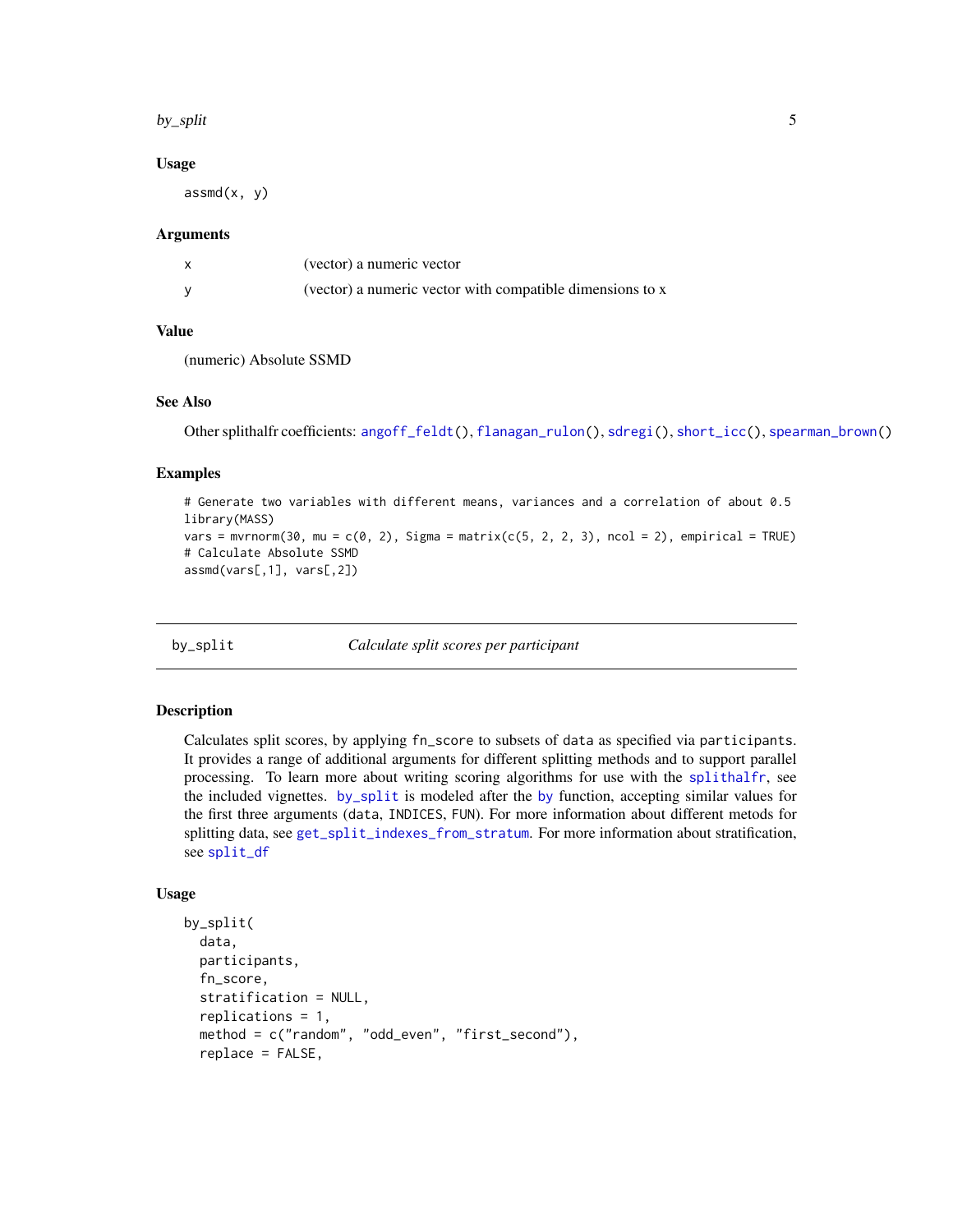```
split_p = 0.5,
subsample_p = 1,
subsample_n = NULL,careful = TRUE,match_participants = FALSE,
ncores = detectCores(),
seed = NULL,
verbose = TRUE
```
# $\mathcal{L}$

| data               | (data frame) data frame containing data to score. Data should be in long format,<br>with one row per combination of participant and trial or item.                                                                                                                                                                                                                                                                                                                                                                                                                                                                                                                                                                                                                                              |  |
|--------------------|-------------------------------------------------------------------------------------------------------------------------------------------------------------------------------------------------------------------------------------------------------------------------------------------------------------------------------------------------------------------------------------------------------------------------------------------------------------------------------------------------------------------------------------------------------------------------------------------------------------------------------------------------------------------------------------------------------------------------------------------------------------------------------------------------|--|
| participants       | (vector) Vector that identifies participants in data.                                                                                                                                                                                                                                                                                                                                                                                                                                                                                                                                                                                                                                                                                                                                           |  |
| fn_score           | (function) receives full or split sets, should return a single number.                                                                                                                                                                                                                                                                                                                                                                                                                                                                                                                                                                                                                                                                                                                          |  |
| stratification     | (vector). Vector that identifies which subsets of data should be split separately<br>(denoted as strata in splitting functions) in order to ensure they are evenly dis-<br>tributed between parts. By default, the dataset of a participant formes a single<br>stratum.                                                                                                                                                                                                                                                                                                                                                                                                                                                                                                                         |  |
| replications       | (numeric) Number of replications that split scores are calculated.                                                                                                                                                                                                                                                                                                                                                                                                                                                                                                                                                                                                                                                                                                                              |  |
| method             | (character) Splitting method. Note that first_second and odd_even splitting<br>method will only deliver a valid split with default settings for other arguments<br>$(split_p = 0.5, replace = FALSE, subsample_p = 1)$                                                                                                                                                                                                                                                                                                                                                                                                                                                                                                                                                                          |  |
| replace            | (logical) If TRUE, stratum is sampled with replacement.                                                                                                                                                                                                                                                                                                                                                                                                                                                                                                                                                                                                                                                                                                                                         |  |
| split_p            | (numeric) Desired length of both parts, expressed as a proportion of the length<br>of the data per participant. If split_p is larger than 1 and careful is FALSE,<br>then parts are automatically sampled with replacement                                                                                                                                                                                                                                                                                                                                                                                                                                                                                                                                                                      |  |
| subsample_p        | (numeric) Subsample a proportion of stratum before splitting.                                                                                                                                                                                                                                                                                                                                                                                                                                                                                                                                                                                                                                                                                                                                   |  |
| subsample_n        | (numeric) Subsample a number of participants before splitting.                                                                                                                                                                                                                                                                                                                                                                                                                                                                                                                                                                                                                                                                                                                                  |  |
| careful            | (boolean) If TRUE, stop with an error when called with arguments that may<br>yield unexpected splits                                                                                                                                                                                                                                                                                                                                                                                                                                                                                                                                                                                                                                                                                            |  |
| match_participants |                                                                                                                                                                                                                                                                                                                                                                                                                                                                                                                                                                                                                                                                                                                                                                                                 |  |
|                    | (logical) Default FALSE. If FALSE, the split-halves are newly randomized for<br>each iteration and participant. If TRUE, the split-halves are newly randomized<br>for each replication, but within a replication the same randomization is applied<br>across participants. If the order of rows of datasets per participant denotes simi-<br>lar observations (such as items in a questionnaire), match_participants can be<br>set to TRUE to ensure that per iteration, the same items are assigned to each part<br>of the split-halves across participants. If method is "odd_even" or "first_second",<br>splits are based on row number, so match_participants generally has little ef-<br>fects. If TRUE, each stratum should have the same number of rows, as checked<br>via check_strata. |  |
| ncores             | (integer). By default, all available CPU cores are used. If 1, split replications are<br>executed serially (via lapply). If greater than 1, split replications are executed<br>in parallel, via (via parLapply).                                                                                                                                                                                                                                                                                                                                                                                                                                                                                                                                                                                |  |

<span id="page-5-0"></span>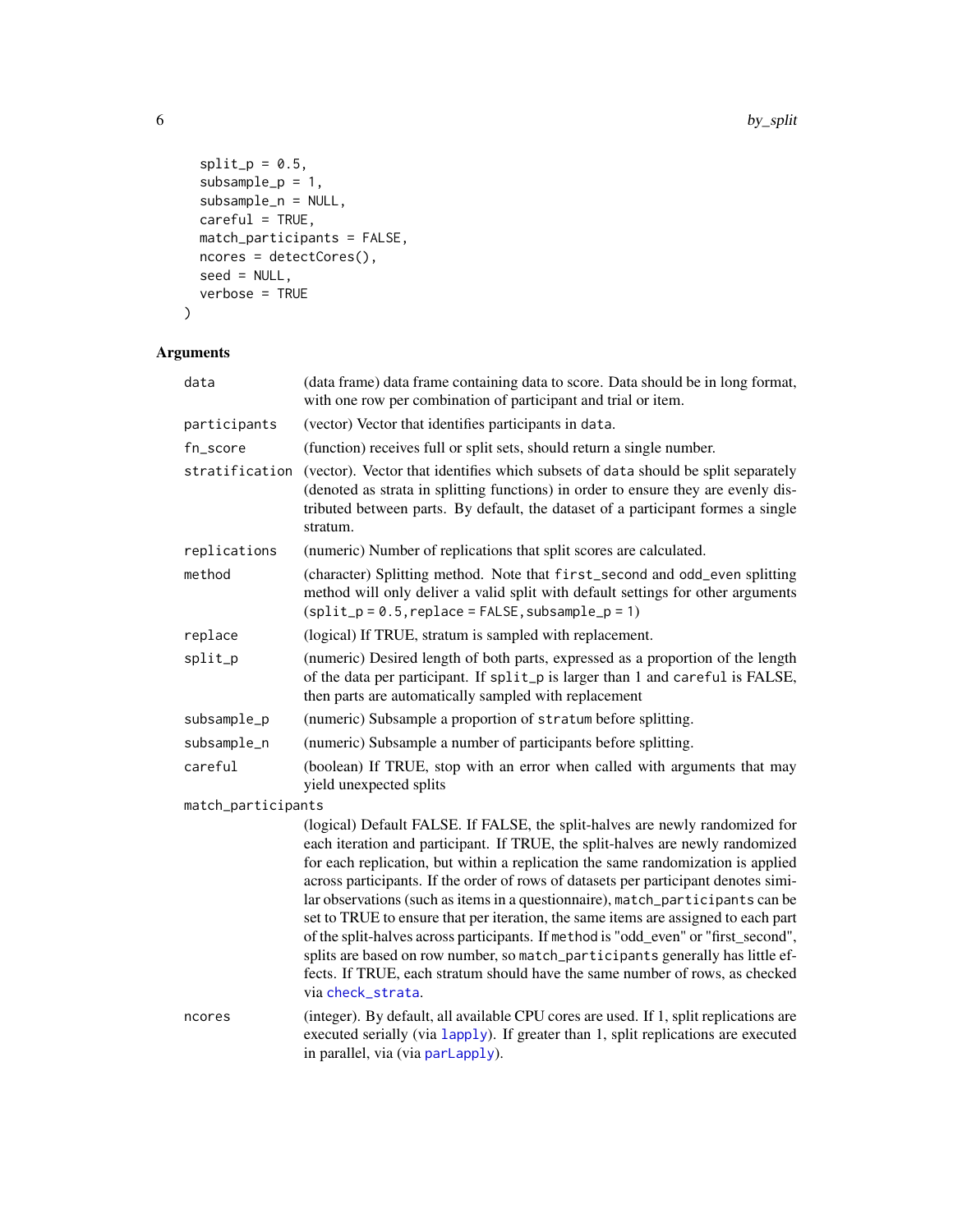<span id="page-6-0"></span>

| seed    | (integer). When split replications are exectured in parallel, seed can be used<br>to specificy a random seet to generate random seeds from for each worker via<br>clusterSetRNGStream. |
|---------|----------------------------------------------------------------------------------------------------------------------------------------------------------------------------------------|
| verbose | (logical) If TRUE, reports progress. Note that progress across split replications<br>is not displayed when these are executed in parallel.                                             |

# Value

(data frame) Returns a data frame with a column for participant, a column replication that counts split replications, and score\_1 and score\_2 for the score calculated of each part via fn\_score.

#### Examples

```
# N.B. This example uses R script from the vignette: "rapi_sum"
data("ds_rapi", package = "splithalfr")
# Convert to long format
ds_long <- reshape(
  ds_rapi,
  varying = paste("V'', 1 : 23, sep = ""),
  v.names = "answer",
  direction = "long",
  idvar = "turnr",timevar = "item"
\mathcal{L}# Function for RAPI sum score
rapi_fn_score <- function (data) {
  return (sum(data$answer))
}
# Calculate scores on full data
by(
  ds_long,
  ds_long$twnr,
  rapi_fn_score
\mathcal{L}# Permutation split, one iteration, items matched across participants
split_scores <- by_split(
  ds_long,
  ds_long$twnr,
  rapi_fn_score,
  ncores = 1,
  match_participants = TRUE
)
# Mean flanagan-rulon coefficient across splits
fr <- mean(split_coefs(split_scores, flanagan_rulon))
```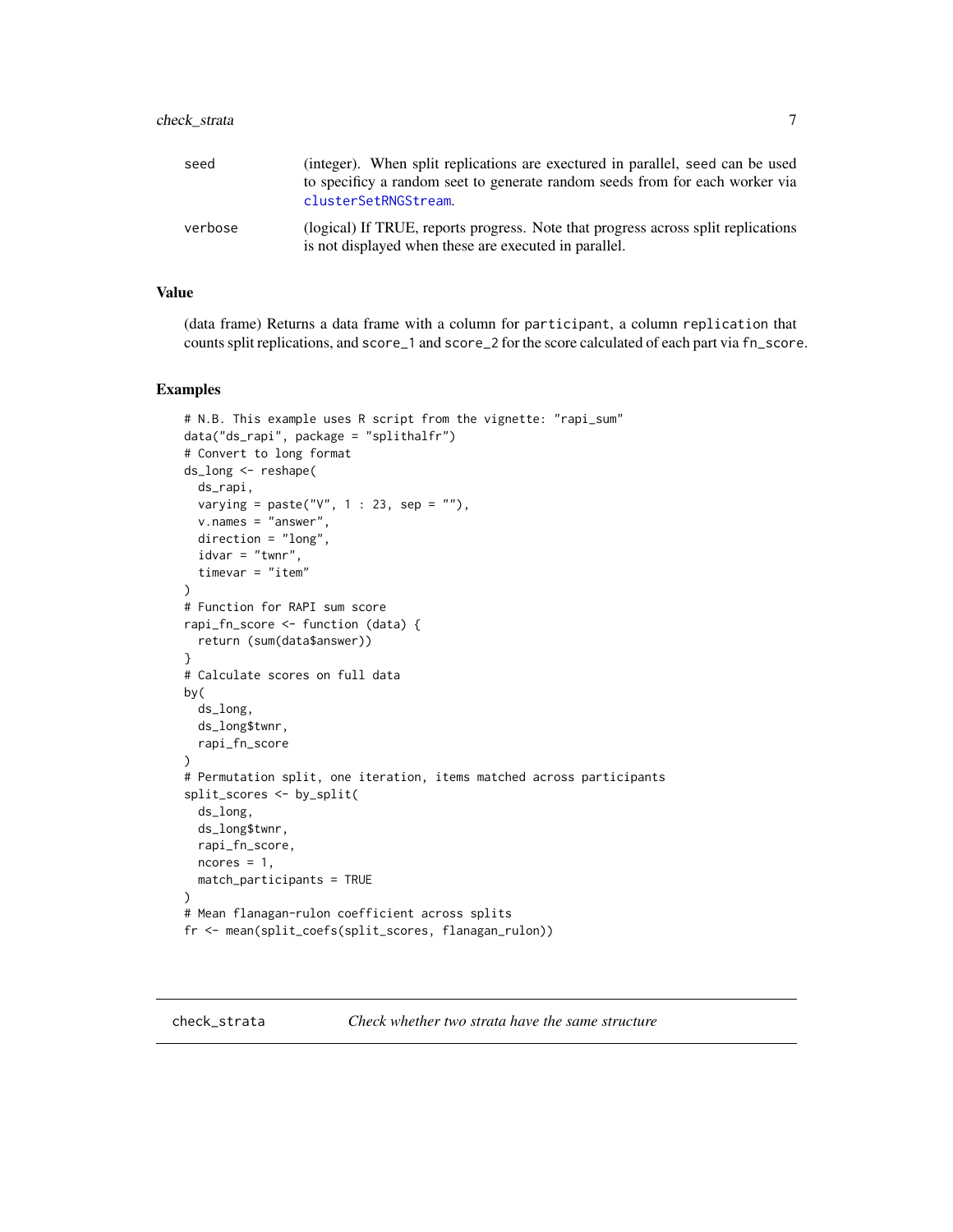#### <span id="page-7-0"></span>**Description**

Checks strata against strata\_left. Each element of strata\_left should also be present in strata, be of a similar type (data frame/tibble or list/vector), and be of similar size ([nrow](#page-0-0) for data frames/tibbles or [length](#page-0-0) for lists/vectors). Stops with an arror if any checks fail.

#### Usage

```
check_strata(strata_left, strata_right)
```
#### **Arguments**

| strata_left  | (list) strata to check against |
|--------------|--------------------------------|
| strata_right | (list) strata to check         |

#### Value

None

# See Also

```
Other splitting functions: apply_split_indexes_to_strata(), apply_split_indexes_to_stratum(),
get_split_indexes_from_strata(), get_split_indexes_from_stratum(), split_df(), split_strata(),
split_stratum(), stratify()
```
#### Examples

 $check_{strat}(list(1 : 4), list(1 : 4))$ 

| ds aat | Example Approach Avoidance Task (AAT) Measurement Data in JAS- |
|--------|----------------------------------------------------------------|
|        | MIN2 Format                                                    |

#### Description

The JASMIN1 AAT was an irrelevant feature task, in which participants were instructed to approach/avoid left/right rotated stimuli. This particular AAT was administered (and described in detail) in doi: [10.1111/add.14071B](https://doi.org/10.1111/add.14071)offo et al., 2018. Participants were presented stimuli from a "test" category, which were gambling-related pictures, and from a "control" category, which were pictures unrelated to gambling. It registered approach responses by participants pressing (and holding) the arrow down key, while avoid responses were given via the arrow up key. Upon a response, the stimulus zoomed in or out, until it disappeared from the screen. The first response to a stimulus was logged. The dataset contains one row per trial. This dataset was graciously provided by [Eva](https://www.researchgate.net/profile/Eva-Schmitz) [Schmitz.](https://www.researchgate.net/profile/Eva-Schmitz)

#### Usage

ds\_aat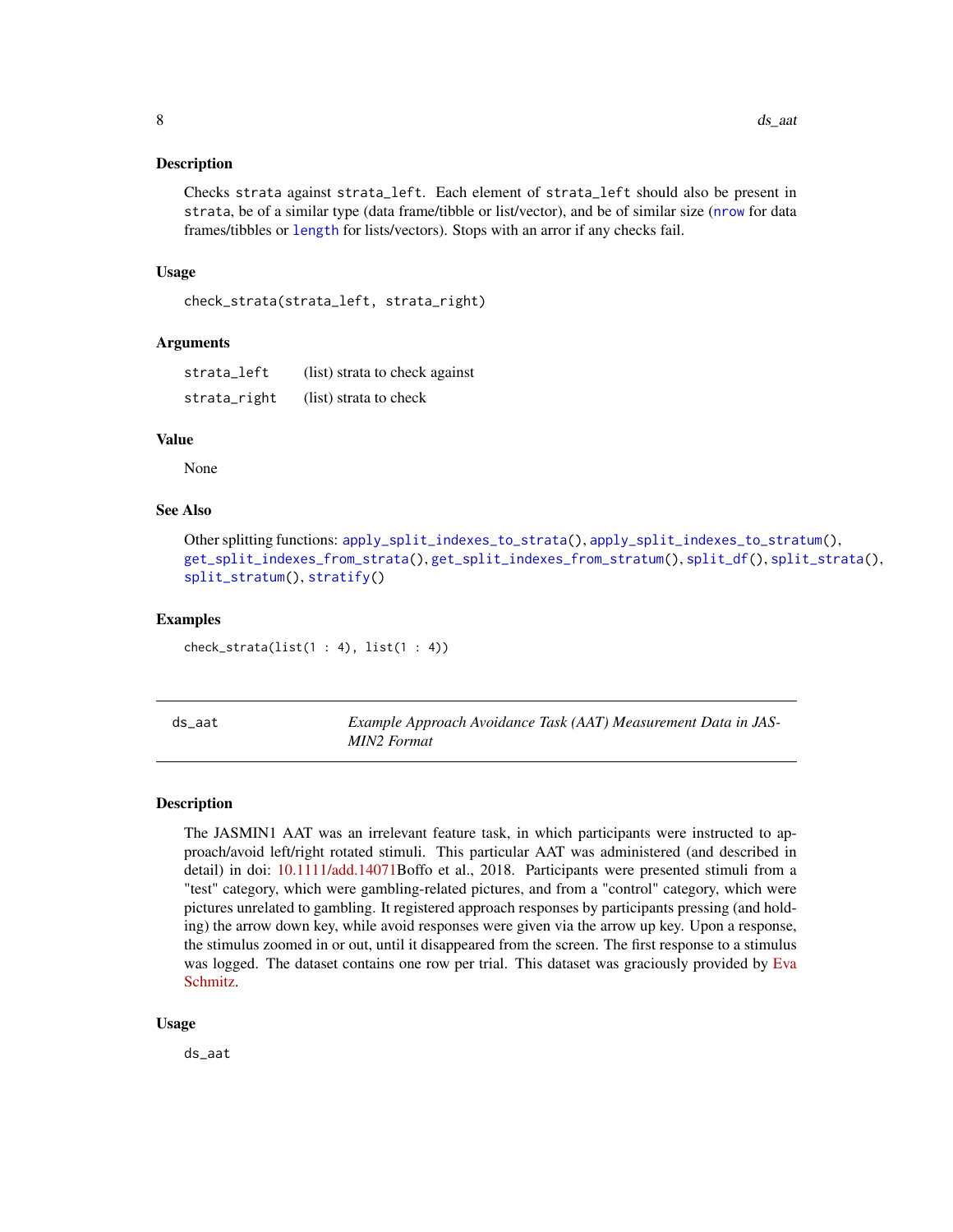#### <span id="page-8-0"></span>ds\_gng 9

### Format

An object of class data. frame with 6528 rows and 12 columns.

# Details

Overview of columns:

- UserID. Identifies participants
- approach\_tilt. If "left", participants were instructed to approach left rotated stimuli. If "right", participants were instructed to approach right rotated stimuli.
- block\_type. Type of block: "practice" for practice trials with neutral stimuli, "assess" for assessment trials with salient stimuli
- block. Counts blocks, starting at zero
- trial. Counts trials in blocks, starting at zero
- appr. If "yes", this trial was an approach trial. If "no", this trial was an avoid trial.
- tilt. Whether the stimulus was rotated to the "left" or to the "right"
- cat. Stimulus category: "practice", "test", or "control"
- stim. Stimulus ID
- response. Response; 1 = correct, 2 = incorrect, 3 = timeout (no response in 4000 ms), 4 = invalid key
- rt. Response time in milliseconds
- sust. Was approach or avoid response sustained until the stimulus was completely zoomed in or out?

ds\_gng *Example Go/No Go data*

#### Description

The Go/No Go is a task in which participants respond to one set of stimuli, but withhold a response to another set of stimuli. This particular dataset is from the first session of a study that is described in detail in doi: [10.1016/j.tate.2019.102887H](https://doi.org/10.1016/j.tate.2019.102887)edge, Powell, and Sumner (2018). It was graciously provided by [Craig Hedge](https://www.researchgate.net/profile/Craig-Hedge) and can be obtained from [https://osf.io/cwzds.](https://osf.io/cwzds)

#### Usage

ds\_gng

#### Format

An object of class data. frame with 28200 rows and 7 columns.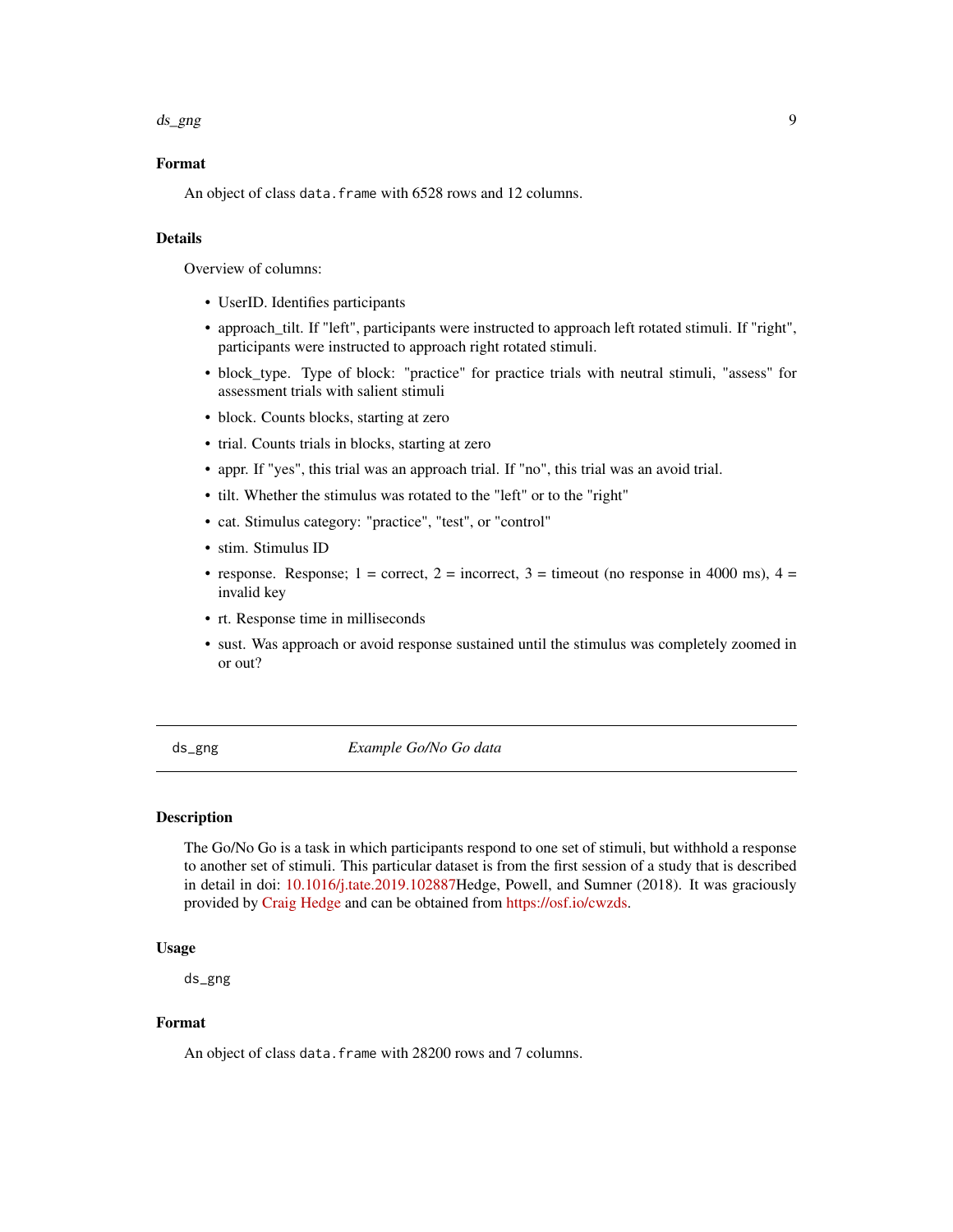# <span id="page-9-0"></span>Details

Overview of columns:

- block. Block number
- trial. Trial number
- stim. Stimuli set used in that block
- condition.  $0 = go, 2 = no go$
- response. Correct (1) or incorrect (0)
- rt. Reaction time (seconds)
- participant. Participant ID

ds\_iat *Example Implicit Association Task (IAT) Data in JASMIN2 Format*

#### **Description**

The JASMIN2 IAT closely followed the original IAT procedure [\(Greenwald, McGhee, & Schwartz,](https://pubmed.ncbi.nlm.nih.gov/9654756/) [1998\)](https://pubmed.ncbi.nlm.nih.gov/9654756/), except that target and attribute trials did not alternate. Upon a correct response, the next trial started. Upon an incorrect response, the current trial was repeated. The response to each trial was logged. This particular dataset is from a Ethnicity-Valence IAT, which was administered (and described in detail) in doi: [10.1016/j.tate.2019.102887A](https://doi.org/10.1016/j.tate.2019.102887)bacioglu and colleagues (2019). This dataset was graciously provided by [Fadie Hanna](https://www.uva.nl/en/profile/h/a/f.hanna/f.hanna.html) and [Marjolein Zee.](https://www.researchgate.net/profile/Marjolein-Zee-2)

### Usage

ds\_iat

# Format

An object of class data.frame with 9696 rows and 11 columns.

#### Details

Overview of columns:

- participation\_id Identifies participants
- t1\_left. If TRUE, the first combination block had target 1 on the left (and target 2 on the right)
- a1\_left. If TRUE, the first combination block had attribute 1 on the left (and attribute 2 on the right)
- block\_type. Type of block
- block. Counts blocks, starting at zero
- trial. Counts trials in blocks, starting at zero
- attempt. Counts attempts (responses) in trials, starting at zero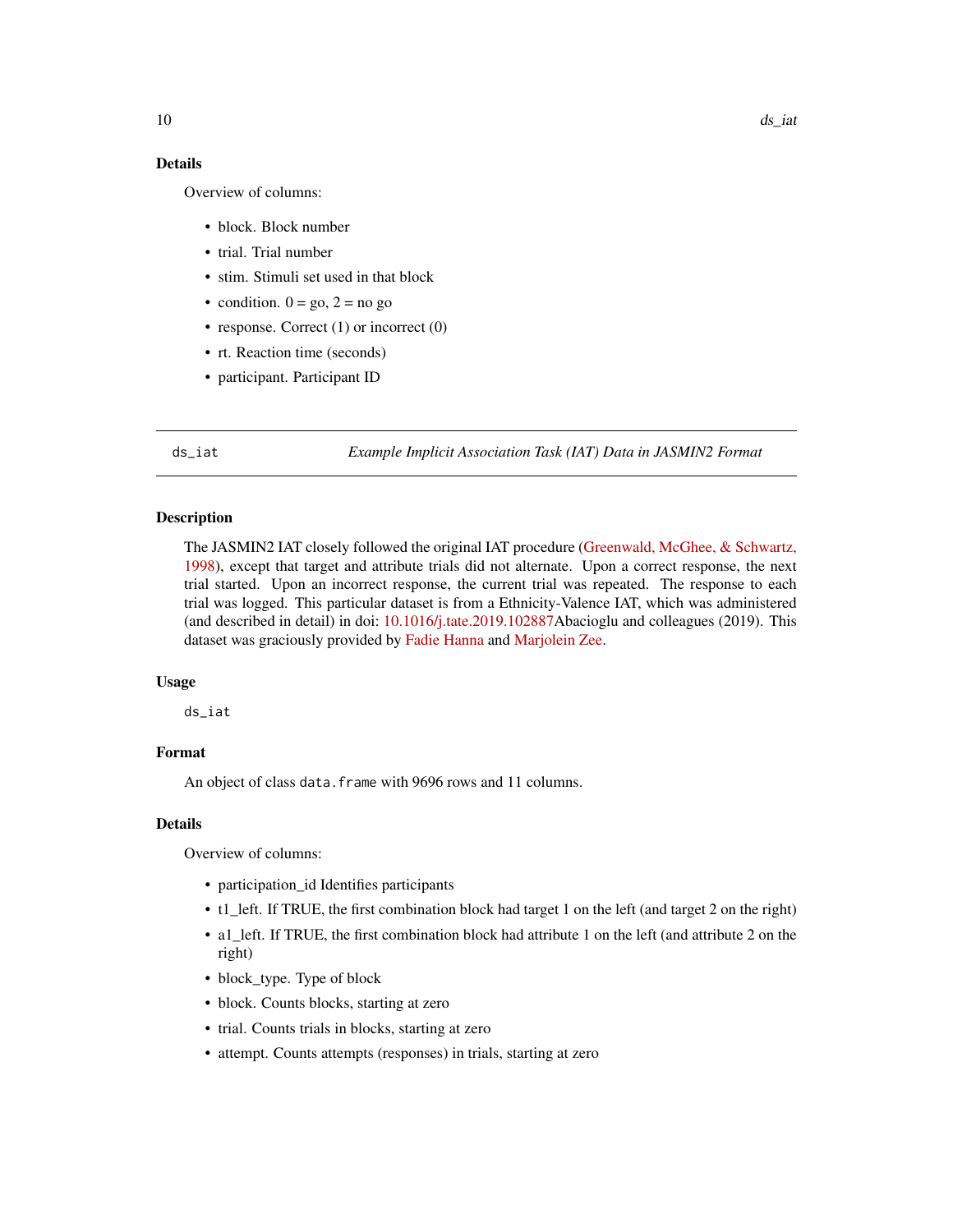#### <span id="page-10-0"></span>ds\_rapi 11

- cat. Category that stimulus belonged to
- stim. Stimulus
- response. Response; 1 = correct, 2 = incorrect, 3 = timeout (no response in 4000 ms), 4 = invalid key
- rt. Response time in milliseconds. Note that some response times may exceed the timeout window due to clock errors on the computer that the IAT was administered

The variable block\_type can have these values:

- tar\_discr: target discrimination
- att\_discr: attribute discrimination
- tar1att1\_1: target 1 with attitude 1, practice block
- tar1att1\_2: target 1 with attitude 1, test block
- tar\_rev: reverse target discrimination
- tar1att2\_1: target 1 with attitude 2, practice block
- tar1att2\_2: target 1 with attitude 2, test block

ds\_rapi *Example 23-item Rutgers Alcohol Problem Inventory (RAPI) data*

#### Description

The RAPI is a questionnaire which asks how often a participant experienced each of 23 alcoholrelated problems within the last year (doi: [10.15288/jsa.1989.50.30W](https://doi.org/10.15288/jsa.1989.50.30)hite & Labouvie, 1989). The dataset contains one row per participant.

#### Usage

ds\_rapi

#### Format

An object of class data. frame with 426 rows and 24 columns.

#### Details

The dataset contains the following columns:

- twnr. Identifies participants
- V1 to V23. Answers on each of the 23 RAPI items

Each item is answered on a four-point scale with the following answer options:

- $\bullet$  0 = None
- $\bullet$  1 = 1-2 times
- $2 = 3-5$
- $3 =$ More than 5 times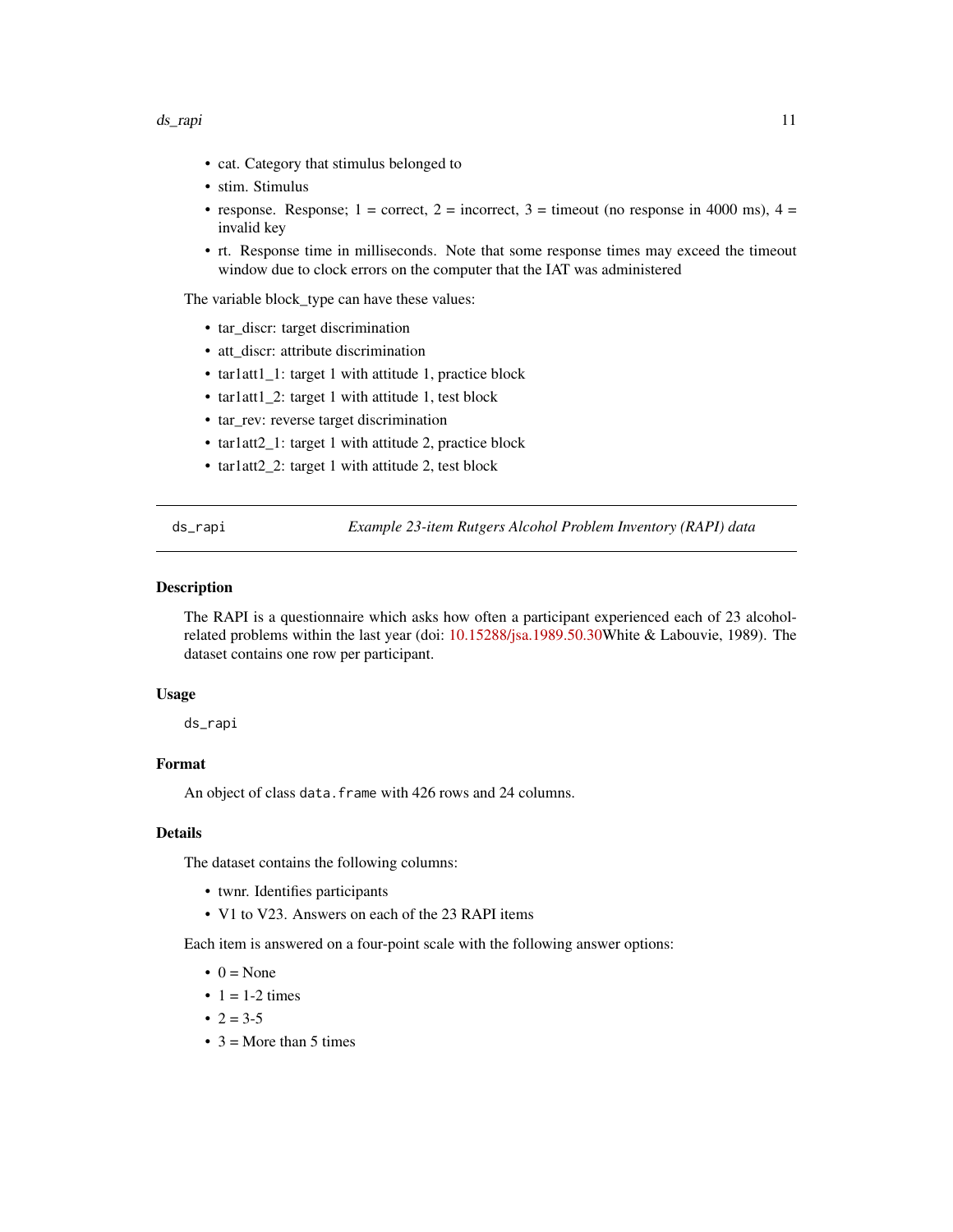#### <span id="page-11-0"></span>**Description**

The Stop Signal Task is a task in which participants responded whether a stimulus was a square or a circle. On 25 This particular dataset is from the first session of a study that is described in detail in doi: [10.1016/j.tate.2019.102887H](https://doi.org/10.1016/j.tate.2019.102887)edge, Powell, and Sumner (2018). It was graciously provided by [Craig Hedge](https://www.researchgate.net/profile/Craig-Hedge) and can be obtained from [https://osf.io/cwzds.](https://osf.io/cwzds)

#### Usage

ds\_sst

# Format

An object of class data. frame with 27000 rows and 7 columns.

# Details

Overview of columns:

- block. Block number
- trial. Trial number
- ssd. Stop signal delay
- condition.  $0 = go$ ,  $1 = stop$
- response. Correct (1) or incorrect (0)
- rt. Reaction time (milliseconds)
- participant. Participant ID

ds\_vpt *Example Visual Probe Task (VPT) Measurement Data in JASMIN1 Format*

## Description

The JASMIN1 VPT distinguished between "test" stimuli, which are in some way assumed to be salient to the participant and "control" stimuli, which are not. Test and control stimuli were presented in pairs, with one left and one right, followed by a probe that was an arrow pointing up or down. Participants needed to indicate whether the arrow pointed up or down. Upon a correct response the next trial started and upon an incorrect response the current trial was repeated. Only the first response to a new trial was logged. This particular VPT was part of the pre-measurement of a cognitive bias modification study. The "test" stimuli were alcoholic beverages and the "control" stimuli were non-alcoholic beverages, selected from the Amsterdam Beverage Picture Set doi: [10.1111/acer.12853\(](https://doi.org/10.1111/acer.12853)Pronk, Deursen, Beraha, Larsen, & Wiers, 2015). The dataset contains one row per trial. This dataset was graciously provided by [Marilisa Boffo.](https://www.researchgate.net/profile/Marilisa-Boffo)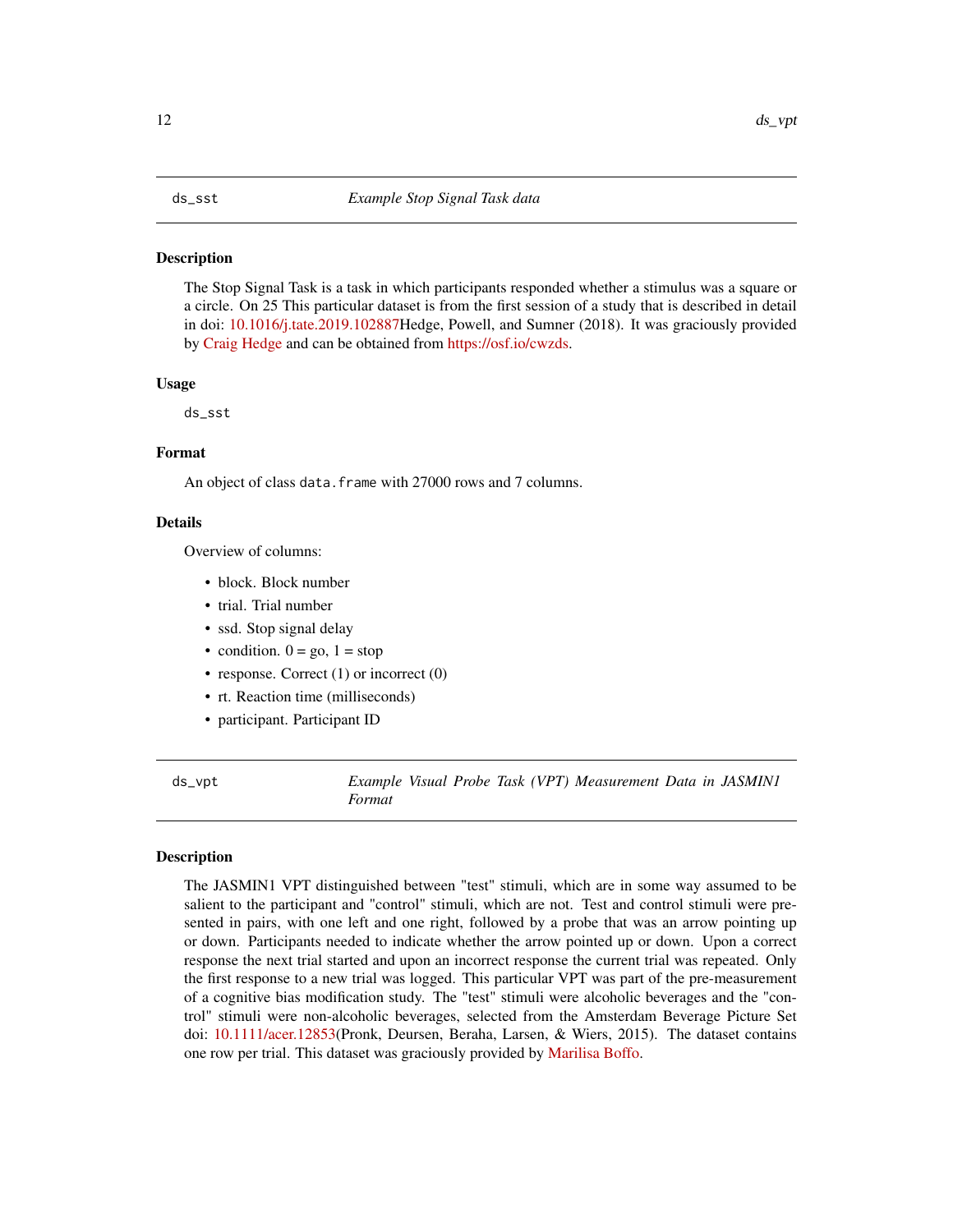# <span id="page-12-0"></span>flanagan\_rulon 13

#### Usage

ds\_vpt

#### Format

An object of class data.frame with 19520 rows and 12 columns.

# Details

Overview of columns:

- UserID. Identifies participants
- patt. Probe-at-test. If "yes", the probe was positioned at the test stimulus. If "no", the probe was positioned at the control stimulus.
- phor. Probe horizontal position. Values: "left" or "right"
- thor. Test horizontal position. Values: "left" or "right"
- keep. If "yes" the probe was superimposed on the stimuli. If "no" the probe replaced the stimuli.
- pdir. Probe direction. Values: "up" or "down"
- stim. Stimulus
- response. Response;  $1 = \text{correct}, 2 = \text{incorrect}, 3$  and  $NA = \text{timeout}$  (no response in 5000 ms),  $4 =$  invalid key
- rt. Response time in milliseconds
- block. Counts blocks, starting at zero
- trial. Counts trials in blocks, starting at zero
- block\_type. Type of block: "assess" for assessment trials with salient stimuli

<span id="page-12-1"></span>flanagan\_rulon *Calculate Flanagon-Rulon coefficient*

# Description

Flanagon-Rulon reliability coefficient. Formula obtained from Warrens (2015) <doi: [10.1007/](https://doi.org/10.1007/s11634-015-0198-6) [s1163401501986>](https://doi.org/10.1007/s11634-015-0198-6)

#### Usage

flanagan\_rulon(x, y)

| (vector) a numeric vector                                 |
|-----------------------------------------------------------|
| (vector) a numeric vector with compatible dimensions to x |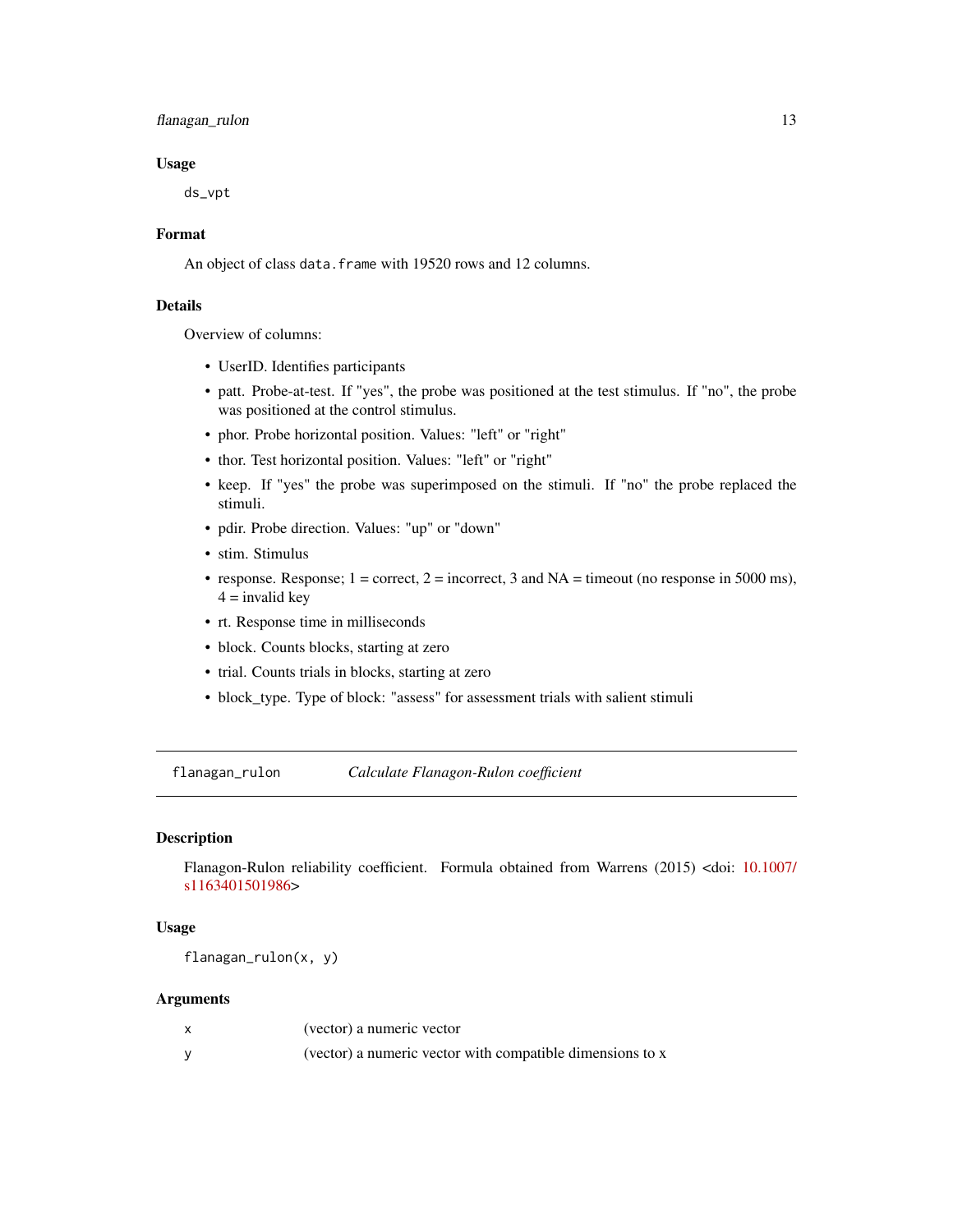# <span id="page-13-0"></span>Value

(numeric) Flanagon-Rulon coefficient

# See Also

Other splithalfr coefficients: [angoff\\_feldt\(](#page-1-1)), [assmd\(](#page-3-1)), [sdregi\(](#page-16-1)), [short\\_icc\(](#page-16-2)), [spearman\\_brown\(](#page-17-1))

### Examples

```
# Generate two variables with different means, variances and a correlation of about 0.5
library(MASS)
vars = mvrnorm(30, mu = c(0, 2), Sigma = matrix(c(5, 2, 2, 3), ncol = 2), empirical = TRUE)
# Calculate coefficient
flanagan_rulon(vars[,1], vars[,2])
```
<span id="page-13-1"></span>get\_split\_indexes\_from\_strata

*Generate indexes for splitting strata*

#### Description

Generates indexes for splitting each element of strata into two parts. For more information about splitting options, and an extensive list of examples, see [get\\_split\\_indexes\\_from\\_stratum](#page-14-1).

#### Usage

```
get_split_indexes_from_strata(strata, ...)
```

| strata | (list) Strata to split                                                                                                                                                                                                              |
|--------|-------------------------------------------------------------------------------------------------------------------------------------------------------------------------------------------------------------------------------------|
|        | Arguments passed on to get_split_indexes_from_stratum                                                                                                                                                                               |
|        | method (character) Splitting method. Note that first_second and odd_even<br>splitting method will only deliver a valid split with default settings for other<br>$arguments (subsample_p = 1, split_p = 1, replace = TRUE)$          |
|        | replace (logical) If FALSE, splits are constructed by sampling from stratum<br>without replacement. If TRUE, stratum is sampled with replacement.                                                                                   |
|        | split_p (numeric) Desired joint size of both parts, expressed as a proportion<br>of the size of the subsampled stratum. If split_p is larger than 1, and<br>careful is FALSE, then parts are automatically sampled with replacement |
|        | subsample_p (numeric) Subsample a proportion of stratum to be used in the<br>split.                                                                                                                                                 |
|        | careful (boolean) If TRUE, stop with an error when called with arguments<br>that may yield unexpected splits                                                                                                                        |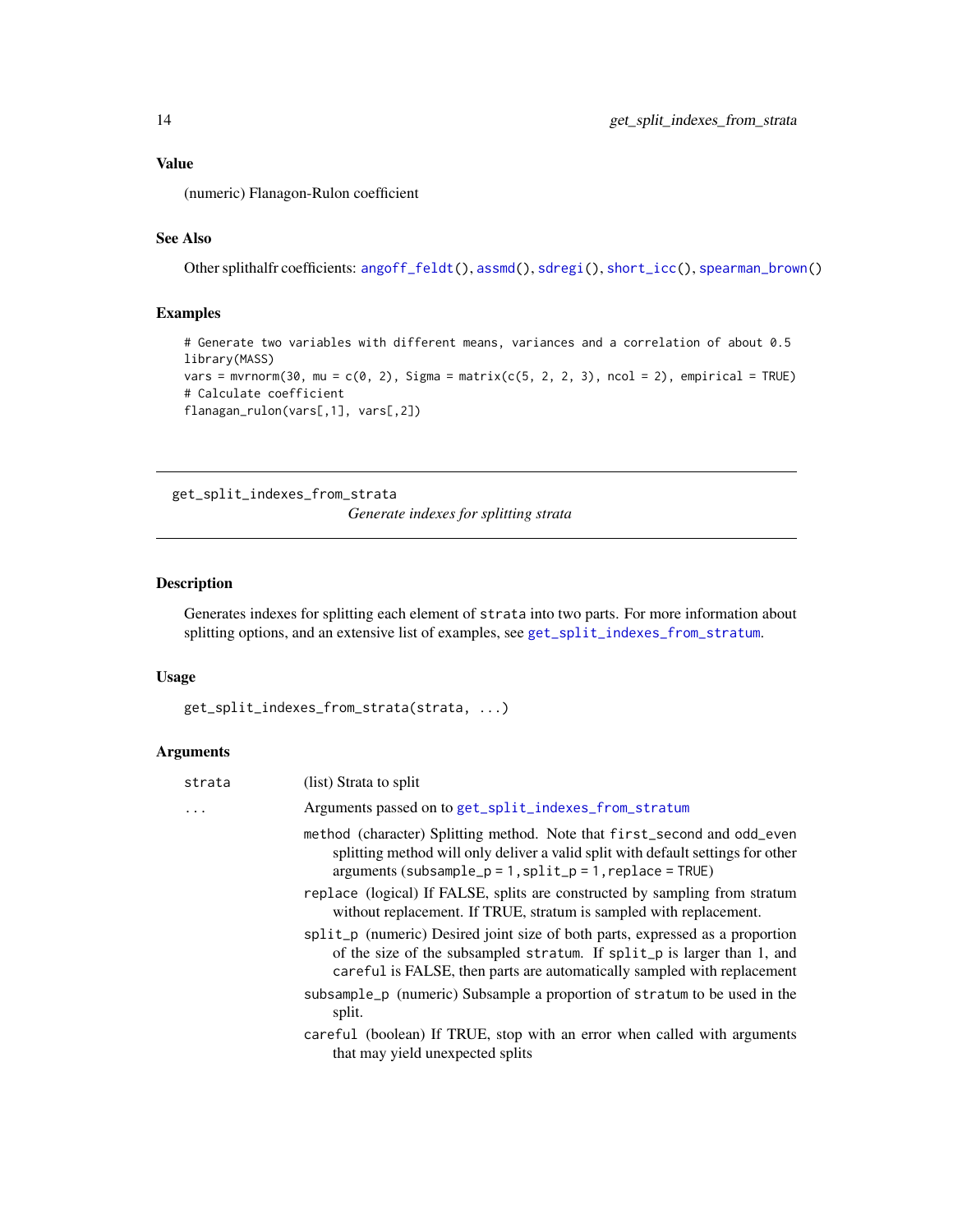# <span id="page-14-0"></span>Value

(list) A list with two elements, containing the first and second part of strata.

#### See Also

```
Other splitting functions: apply_split_indexes_to_strata(), apply_split_indexes_to_stratum(),
check_strata(), get_split_indexes_from_stratum(), split_df(), split_strata(), split_stratum(),
stratify()
```
# Examples

```
# Stratify a data frame, then split it odd-even
ds \le data.frame(condition = rep(c("a", "b"), each = 4), score = 1 : 8)
strata <- stratify(ds, ds$condition)
split_indexes <- get_split_indexes_from_strata(strata, method = "odd_even")
apply_split_indexes_to_strata(strata, split_indexes)
```
<span id="page-14-1"></span>get\_split\_indexes\_from\_stratum

*Generate indexes that can be used to split a stratum into two parts*

#### Description

get\_split\_indexes\_from\_stratum returns a list with indexes for splitting its stratum argument in two parts. The splits differ at most by one in size. With default arguments, a random splithalf is returned, which samples elements for each part from stratum without replacement. Via additional arguments to get\_split\_indexes\_from\_stratum a range of other splitting methods can be applied.

#### Usage

```
get_split_indexes_from_stratum(
  stratum,
  method = c("random", "odd_even", "first_second"),
  replace = FALSE,
  split_p = 0.5,
  subsample_p = 1,
  careful = TRUE)
```

| stratum | (data frame, tibble, list, or vector) Object to split; data frames and tibbles are                                                                              |
|---------|-----------------------------------------------------------------------------------------------------------------------------------------------------------------|
|         | counted and split by row. All other data types are counted and split by element                                                                                 |
| method  | (character) Splitting method. Note that first_second and odd_even splitting<br>method will only deliver a valid split with default settings for other arguments |
|         | $(subsample_p = 1, split_p = 1, replace = TRUE)$                                                                                                                |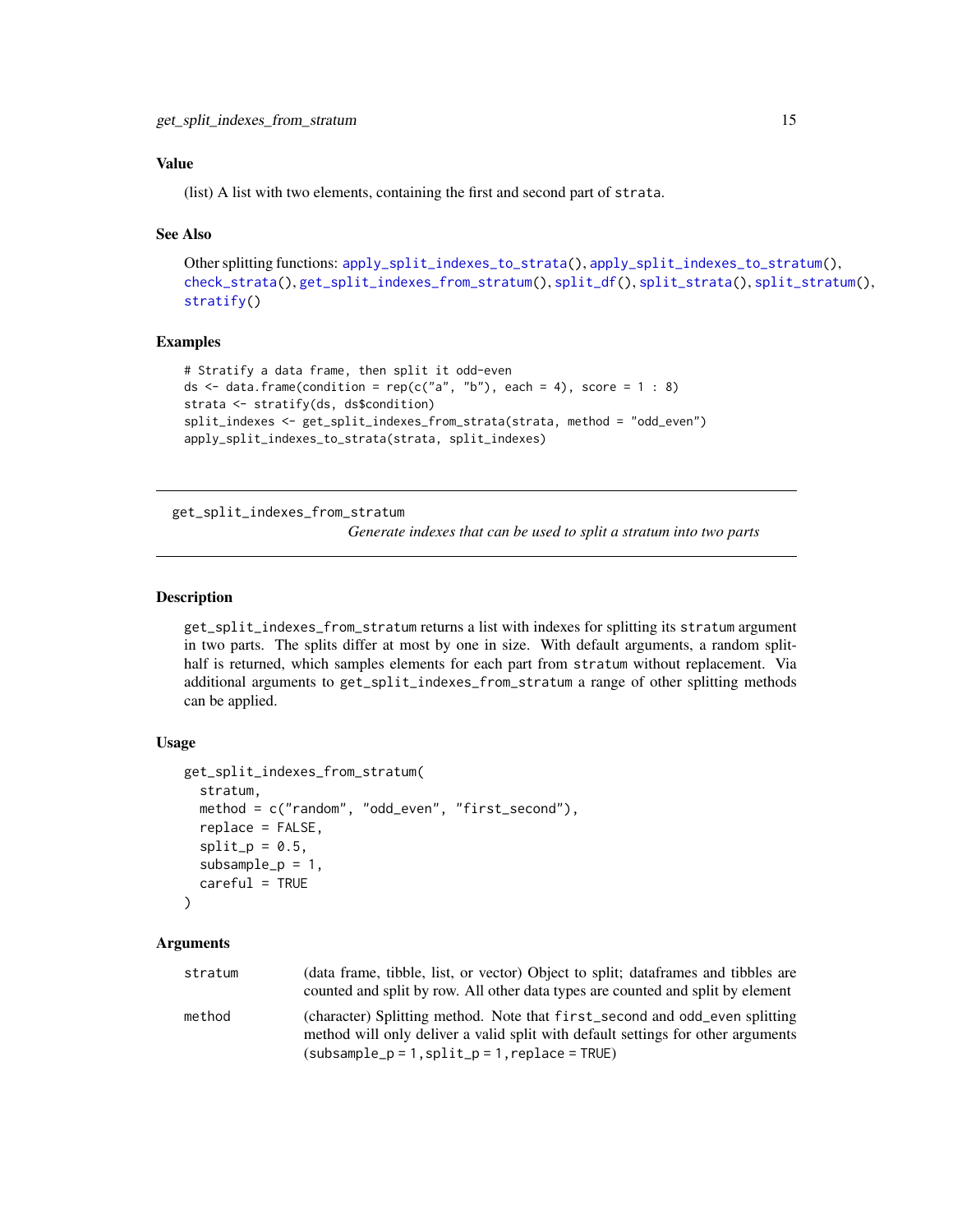<span id="page-15-0"></span>

| replace     | (logical) If FALSE, splits are constructed by sampling from stratum without<br>replacement. If TRUE, stratum is sampled with replacement.                                                                                   |
|-------------|-----------------------------------------------------------------------------------------------------------------------------------------------------------------------------------------------------------------------------|
| split_p     | (numeric) Desired joint size of both parts, expressed as a proportion of the size<br>of the subsampled stratum. If split_p is larger than 1, and careful is FALSE,<br>then parts are automatically sampled with replacement |
| subsample_p | (numeric) Subsample a proportion of stratum to be used in the split.                                                                                                                                                        |
| careful     | (boolean) If TRUE, stop with an error when called with arguments that may<br>yield unexpected splits                                                                                                                        |

#### Details

The following rounding rules apply to subsample size and split size:

- If the size of the subsample, calculated as subsample\_p times size of stratum, is a fraction, then subsample size is rounded up.
- If the joint size of the two parts, calculated as  $2 * split_p$  times size of the subsampled stratum, is a fraction, the part size is rounded up.
- If the joint size of the two parts is odd and replace is FALSE, then one of the parts randomly gets one more element than the other part.
- If the joint size of the two parts is odd and replace is TRUE, part size is rounded up to the next whole number, so each of the splits has the same size.

#### Value

(list) List with two elements that contain indexes that can be used to split the stratum in two parts two splits of stratum.

#### See Also

```
Other splitting functions: apply_split_indexes_to_strata(), apply_split_indexes_to_stratum(),
check_strata(), get_split_indexes_from_strata(), split_df(), split_strata(), split_stratum(),
stratify()
```
#### Examples

```
# Split-half. One of the splits gets 4 elements and the other 5
stratum = letters[1:9]
indexes = get_split_indexes_from_stratum(stratum)
apply_split_indexes_to_stratum(stratum, indexes[[1]], indexes[[2]])
```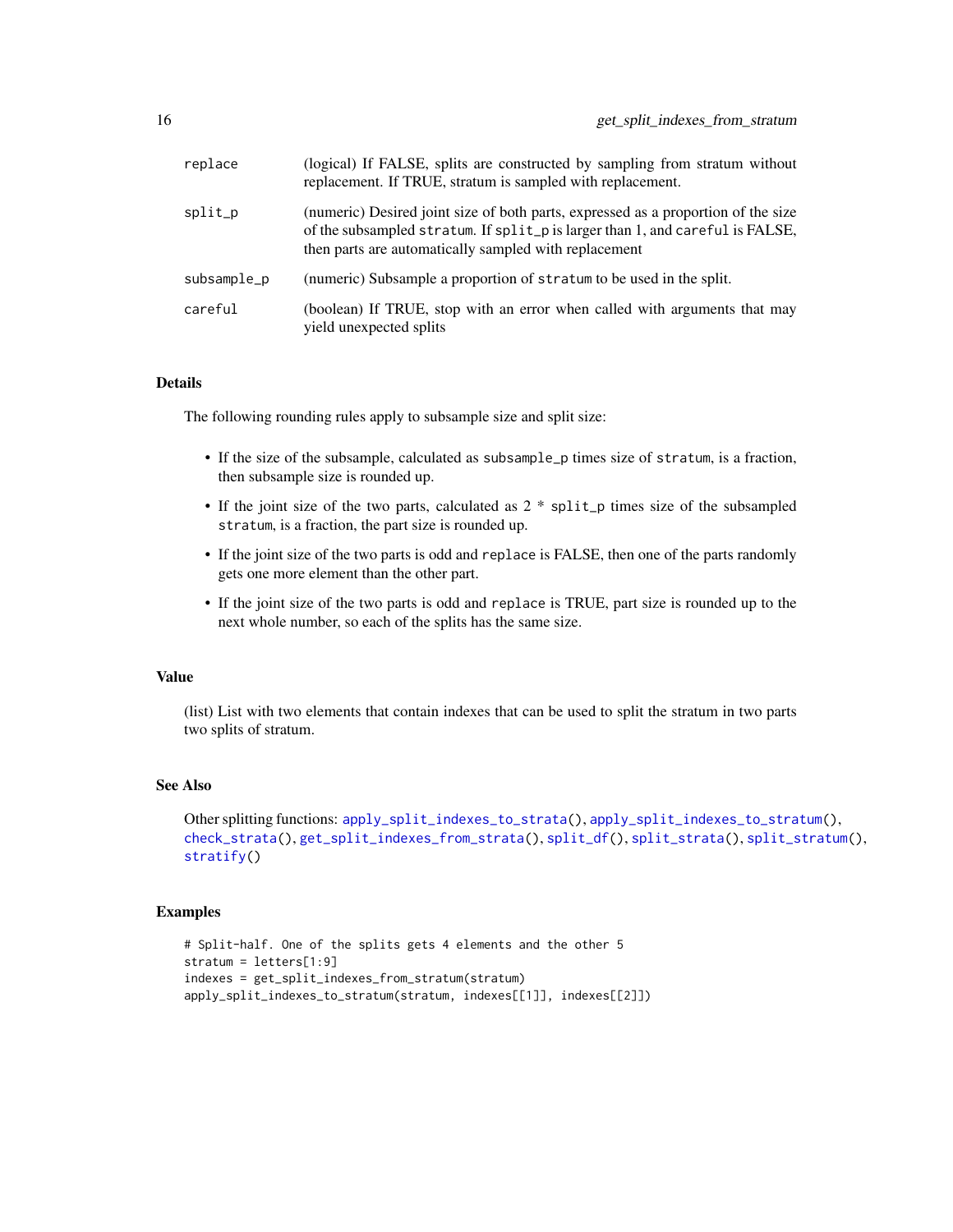#### <span id="page-16-1"></span><span id="page-16-0"></span>Description

Returns the ratio of the SDs of  $x$  and  $y$ , using the largest SD of the two as denominator. Hence, the result is always 1 (ratio of equalities) or greater than 1 (ratio of greater inequalities). If x or y have less than two elements, NA is returned.

### Usage

sdregi(x, y)

### Arguments

| (vector) a numeric vector                                 |
|-----------------------------------------------------------|
| (vector) a numeric vector with compatible dimensions to x |

# Value

(numeric) SD ratio

# See Also

Other splithalfr coefficients: [angoff\\_feldt\(](#page-1-1)), [assmd\(](#page-3-1)), [flanagan\\_rulon\(](#page-12-1)), [short\\_icc\(](#page-16-2)), [spearman\\_brown\(](#page-17-1))

# Examples

```
# Generate two variables with different means, variances and a correlation of about 0.5
library(MASS)
vars = mvrnorm(30, mu = c(0, 2), Sigma = matrix(c(5, 2, 2, 3), ncol = 2), empirical = TRUE)
# Calculate SD ratio of left and right variables
sdregi(vars[,1], vars[,2])
# Calculate SD ratio of right and left variables; should give same result
sdregi(vars[,1], vars[,2])
```
<span id="page-16-2"></span>short\_icc *Calculate Intraclass Correlation Coefficient (ICC)*

#### Description

Wrapper for ICCs calculated via [ICC](#page-0-0). If x or y have less than two elements, NA is returned.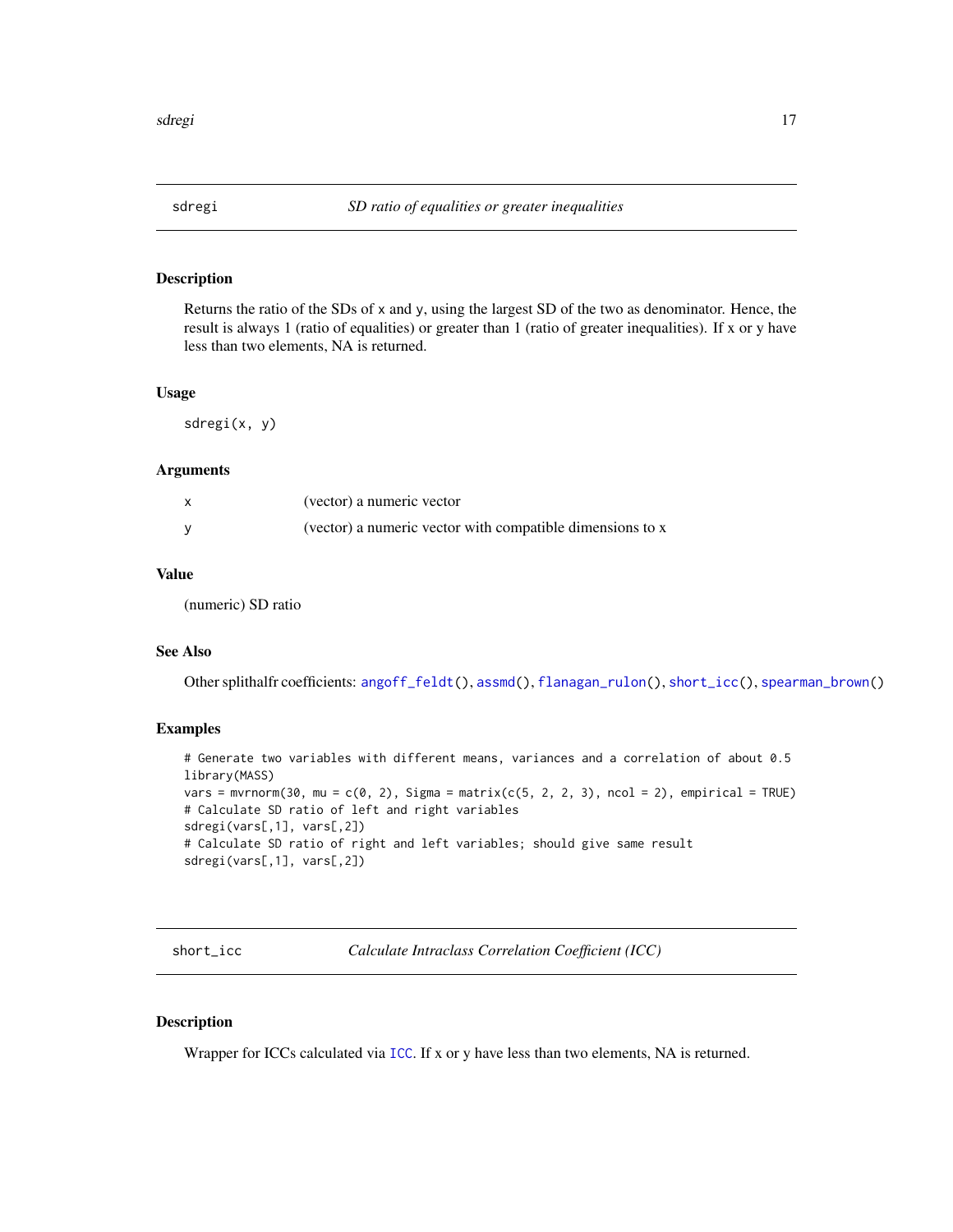#### Usage

```
short_icc(
 x,
 y,
  type = c("ICC1", "ICC2", "ICC3", "ICC1k", "ICC2k", "ICC3k"),
  ...
\mathcal{L}
```
#### Arguments

| $\mathsf{x}$ | (vector) a numeric vector                                 |
|--------------|-----------------------------------------------------------|
| - V          | (vector) a numeric vector with compatible dimensions to x |
| type         | (character) type of ICC to calculate, see ICC             |
|              | Arguments passed to <b>ICC</b>                            |

#### Value

(numeric) Value of ICC coefficient

# See Also

Other splithalfr coefficients: [angoff\\_feldt\(](#page-1-1)), [assmd\(](#page-3-1)), [flanagan\\_rulon\(](#page-12-1)), [sdregi\(](#page-16-1)), [spearman\\_brown\(](#page-17-1))

#### Examples

```
# Generate two variables with different means, variances and a correlation of about 0.5
library(MASS)
vars = mvrnorm(30, mu = c(0, 2), Sigma = matrix(c(5, 2, 2, 3), ncol = 2), empirical = TRUE)
# Calculate ICC1
short_icc(vars[,1], vars[,2], type = "ICC1", lmer = FALSE)
```
<span id="page-17-1"></span>spearman\_brown *Calculate Spearman-brown coefficient*

# Description

Spearman-Brown reliability coefficient for doubling test length. Formula obtained from Warrens (2015) <doi: [10.1007/s1163401501986>](https://doi.org/10.1007/s11634-015-0198-6)

#### Usage

```
spearman\_brown(x, y, fn\_cor = cor, ...)
```
<span id="page-17-0"></span>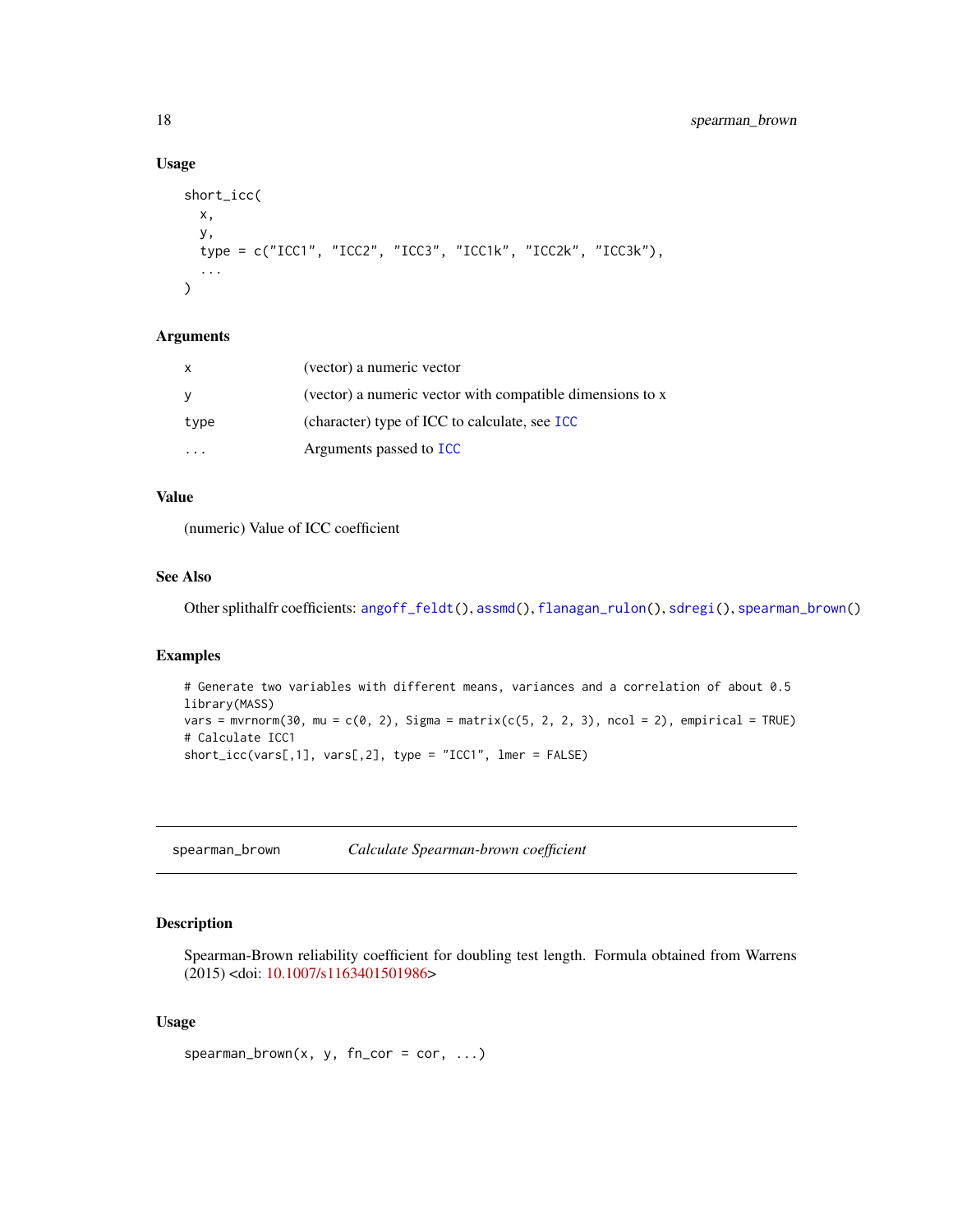#### <span id="page-18-0"></span>splithalfr the contract of the splithalfr the splithalfr the splithalfr the splithalfr the splithalfr the splithalfr

#### Arguments

| x         | (vector) a numeric vector                                 |
|-----------|-----------------------------------------------------------|
|           | (vector) a numeric vector with compatible dimensions to x |
| $fn\_cor$ | (function) a function returning a correlation coefficient |
| $\cdot$   | Arguments passed to fn_cor                                |

# Value

(numeric) Spearman-Brown coefficient

# See Also

Other splithalfr coefficients: [angoff\\_feldt\(](#page-1-1)), [assmd\(](#page-3-1)), [flanagan\\_rulon\(](#page-12-1)), [sdregi\(](#page-16-1)), [short\\_icc\(](#page-16-2))

#### Examples

```
# Generate two variables with different means, variances and a correlation of about 0.5
library(MASS)
vars = mvrnorm(30, mu = c(0, 2), Sigma = matrix(c(5, 2, 2, 3), ncol = 2), empirical = TRUE)
# Calculate coefficient based on Pearson correlation
spearman_brown(vars[,1], vars[,2])
# Calculate coefficient based on ICC, two-way, random effects, absolute agreement, single rater
spearman_brown(vars[,1], vars[,2], short_icc, type = "ICC1", lmer = FALSE)
```
<span id="page-18-1"></span>splithalfr *splithalfr: Split-Half Reliabilities*

#### Description

Estimates split-half reliabilities for scoring algorithms of cognitive tasks and questionnaires.

#### Getting started

We've got six short vignettes to help you get started. You can open a vignette bij running the corresponding code snippets (vignette(...)) in the R console.

- vignette("rapi\_sum") Sum-score for data of the 23-item version of the Rutgers Alcohol Problem Index (doi: [10.15288/jsa.1989.50.30W](https://doi.org/10.15288/jsa.1989.50.30)hite & Labouvie, 1989)
- vignette("vpt\_diff\_of\_means") Difference of mean RTs for correct responses, after removing RTs below 200 ms and above 520 ms, on Visual Probe Task data (Mogg & Bradley, 1999 <doi: [10.1080/026999399379050>](https://doi.org/10.1080/026999399379050))
- vignette("aat\_double\_diff\_of\_medians") Double difference of medians for correct responses on Approach Avoidance Task data (Heuer, Rinck, & Becker, 2007 <doi: [10.1016/](https://doi.org/10.1016/j.brat.2007.08.010) [j.brat.2007.08.010>](https://doi.org/10.1016/j.brat.2007.08.010))
- vignette("iat\_dscore\_ri") Improved d-score algorithm for data of an Implicit Association Task that requires a correct response in order to continue to the next trial [\(Greenwald,](https://pubmed.ncbi.nlm.nih.gov/12916565/) [Nosek, & Banaji, 2003\)](https://pubmed.ncbi.nlm.nih.gov/12916565/)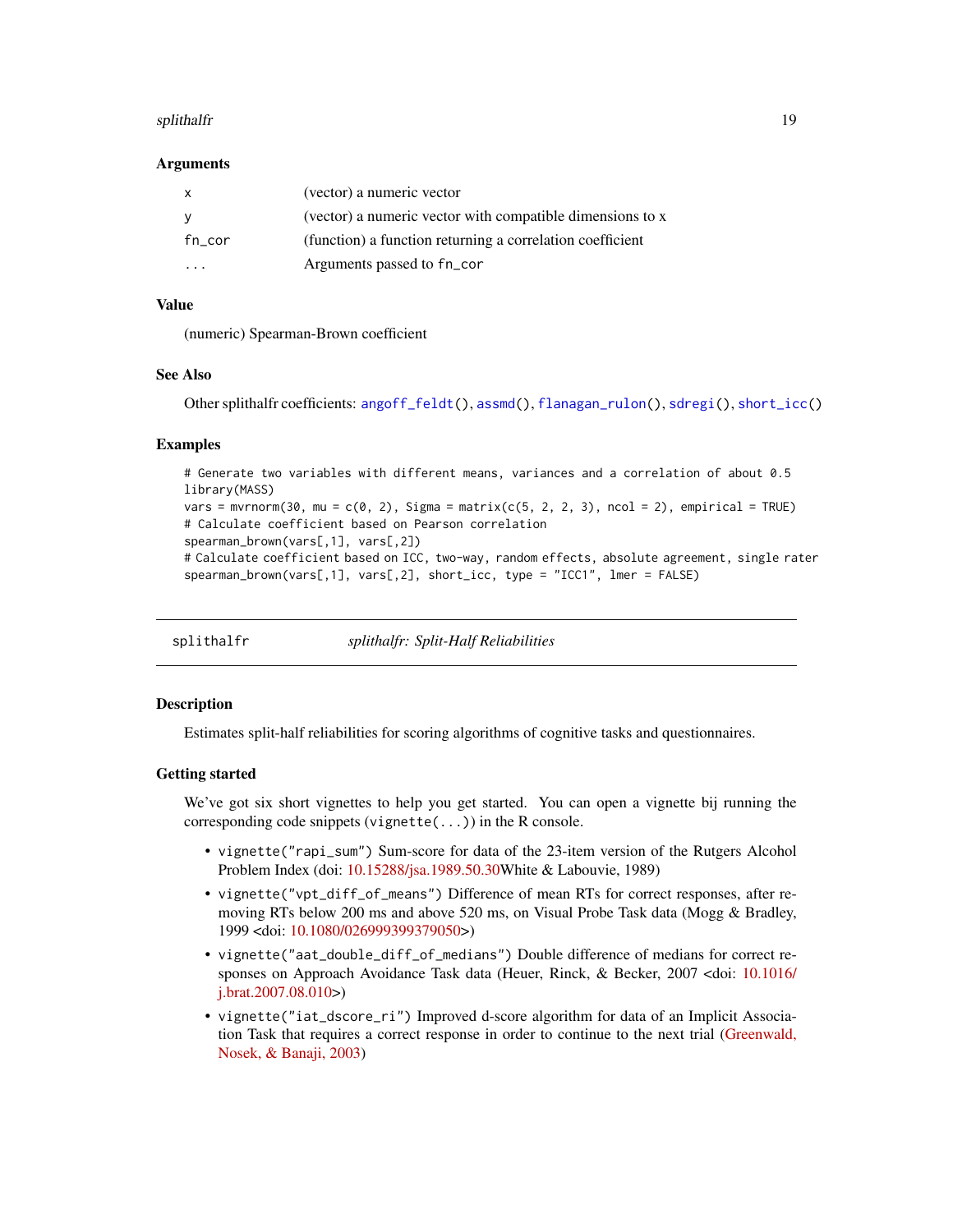- <span id="page-19-0"></span>• vignette("sst\_ssrti") Stop-Signal Reaction Time integration method for data of a Stop Signal Task [\(Logan, 1981\)](http://www.psy.vanderbilt.edu/faculty/logan/Logan(1981).pdf)
- vignette("gng\_dprime") D-prime for data of a Go/No Go task (Miller, 1996 <doi: [10.3758/](https://doi.org/10.3758/BF03205476) [BF03205476>](https://doi.org/10.3758/BF03205476))

#### Splitting methods

The splithalfr supports a variety of methods for splitting your data. We review and assess each method in the compendium paper (Pronk et al., 2021 <doi: [10.3758/s13423021019483>](https://doi.org/10.3758/s13423-021-01948-3)). This vignette illustrates how to apply each splitting method via the splithalfr: vignette("splitting\_methods")

- first-second and odd-even (Green et al., 2016 <doi: [10.3758/s1342301509683>](https://doi.org/10.3758/s13423-015-0968-3); Webb, Shavelson, & Haertel, 1996 <doi: [10.1016/S01697161\(06\)260048>](https://doi.org/10.1016/S0169-7161(06)26004-8); Williams & Kaufmann, 2012 <doi: [10.1016/j.jesp.2012.03.001>](https://doi.org/10.1016/j.jesp.2012.03.001))
- stratified (Green et al., 2016 <doi: [10.3758/s1342301509683>](https://doi.org/10.3758/s13423-015-0968-3))
- permutated/bootstrapped/random sample of split halves (Kopp, Lange, & Steinke, 2021 <doi: [1](https://doi.org/10.1177/1073191119866257)0.1177/ [1073191119866257>](https://doi.org/10.1177/1073191119866257), Parsons, Kruijt, & Fox, 2019 <doi: [10.1177/2515245919879695>](https://doi.org/10.1177/2515245919879695); Williams & Kaufmann, 2012 <doi: [10.1016/j.jesp.2012.03.001>](https://doi.org/10.1016/j.jesp.2012.03.001))
- Monte Carlo (Williams & Kaufmann, 2012 <doi: [10.1016/j.jesp.2012.03.001>](https://doi.org/10.1016/j.jesp.2012.03.001))

#### Validation of split-half estimations

Part of the splithalfr algorithm has been validated via a set of simulations that are not included in this package. The R script for these simulations can be found [here.](https://github.com/tpronk/splithalfr_simulation)

#### Related packages

These R packages offer bootstrapped split-half reliabilities for specific scoring algorithms and are available via CRAN at the time of this writing: [multicon,](https://cran.r-project.org/package=multicon) [psych,](https://cran.r-project.org/package=psych) and [splithalf.](https://cran.r-project.org/package=splithalf)

#### Acknowledgments

I would like to thank [Craig Hedge,](https://www.researchgate.net/profile/Craig-Hedge) [Eva Schmitz,](https://www.researchgate.net/profile/Eva-Schmitz) [Fadie Hanna,](https://www.uva.nl/en/profile/h/a/f.hanna/f.hanna.html) [Helle Larsen,](https://scholar.google.com/citations?user=ugPnkjEAAAAJ&hl=en) [Marilisa Boffo,](https://www.researchgate.net/profile/Marilisa-Boffo) and [Marjolein Zee](https://www.researchgate.net/profile/Marjolein-Zee-2) for making datasets available for inclusion in the splithalfr. Additionally, I would like to thank [Craig Hedge](https://www.researchgate.net/profile/Craig-Hedge) and [Benedict Williams](https://www.swinburne.edu.au/research/our-research/access-our-research/find-a-researcher-or-supervisor/researcher-profile/?id=bwilliams) for sharing R-scripts with scoring algorithms that were adapted for splithalfr vignettes. Finally, I would like to thank [Mae Nuys](https://www.researchgate.net/profile/Mae-Nuijs) and Maren Sera for spotting bugs in earlier versions of this package.

<span id="page-19-1"></span>split\_ci *Calculate nonparametric bias-corrected and accelerated bootstrap confidence intervals for coefficients averaged across split replications*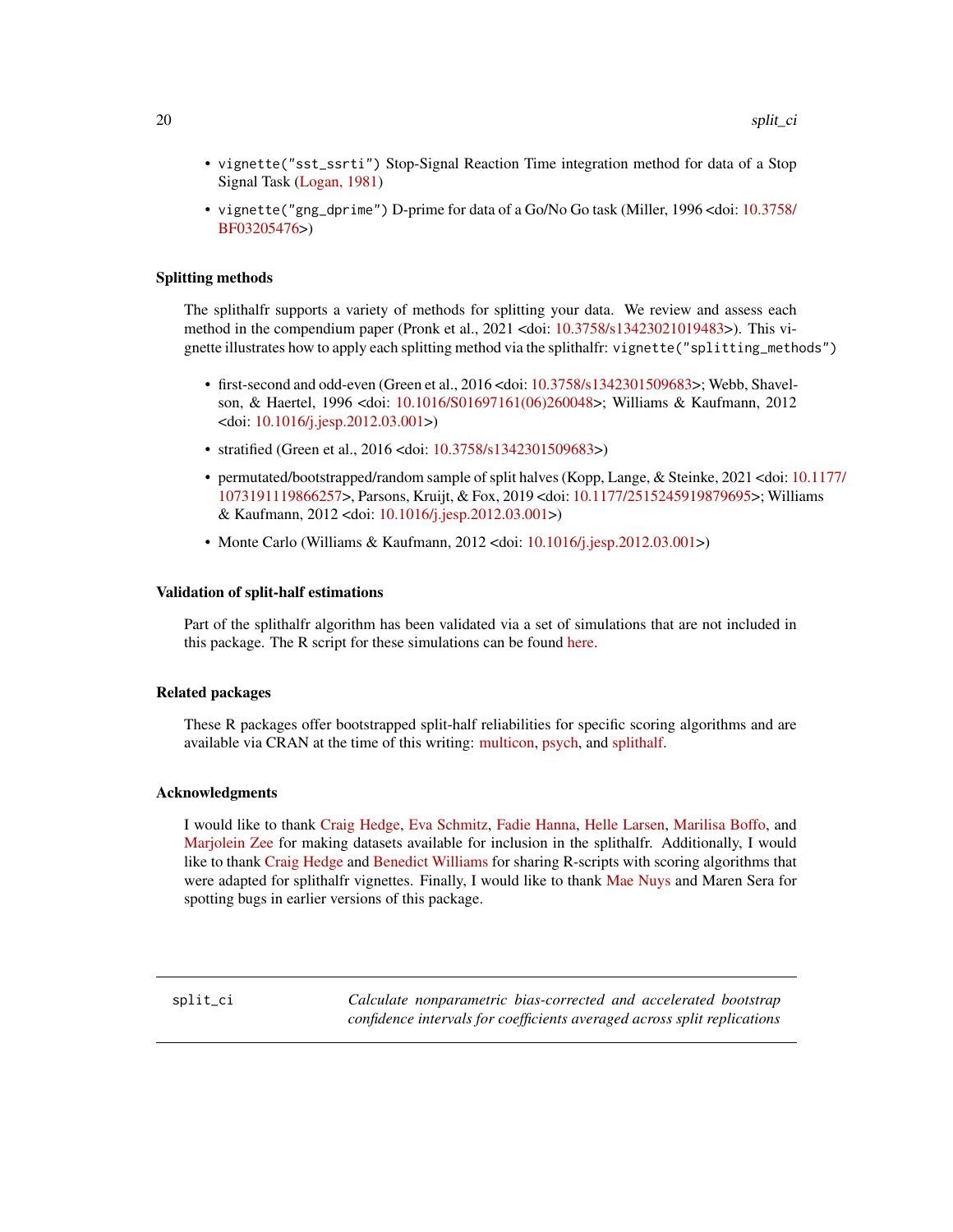#### <span id="page-20-0"></span>split\_ci 21

#### Description

Calculates nonparametric bias-corrected and accelerated bootstrap confidence intervals via [bcajack](#page-0-0). Coefficients are ds should be a data frame as returned by [by\\_split](#page-4-1): Each unique value of the column participant is considered a independent sample of the target population. For each unique value of the column split in ds, it selects the corresponding rows in ds, and passes the values in the columns score\_1 and score\_2 as the first and second argument to fn\_coef. Any row in ds for which score<sub>-1</sub> or score<sub>-2</sub> is NA is pairwise removed before passing the data to fn<sub>-coef.</sub> Any coefficient that is NA is removed before passing the data to to fn\_summary.

#### Usage

```
split_ci(
 ds,
  fn_coef,
  fn_average = function(values) { mean(values, na.rm = TRUE) },
  replications = 1000,
  ...
)
```
### Arguments

| ds           | (data frame) a data frame with columns split, score_1, and score_2   |
|--------------|----------------------------------------------------------------------|
| fn_coef      | (function) a function that calculates a bivariate coefficient.       |
| fn_average   | (function) a function that calculates an average across coefficients |
| replications | (integer) number of bootstrap replications                           |
| $\cdots$     | Additional arguments passed to be a jack                             |

#### Details

For averaging internal consistency coefficients, see Feldt and Charter (2006). For more information about bias-corrected and accelerated bootstrap confidence intervals, see Efron (1987).

#### Value

Confidence interval

#### References

Efron, B. (1987). Better bootstrap confidence intervals. *Journal of the American statistical Association*, 82(397), 171-185. doi: [10.1080/01621459.1987.10478410](https://doi.org/10.1080/01621459.1987.10478410)

Feldt, L. S., & Charter, R. A. (2006). Averaging internal consistency reliability coefficients. *Educational and Psychological Measurement*, 66(2), 215-227. doi: [10.1177/0013164404273947](https://doi.org/10.1177/0013164404273947)

# See Also

Other split aggregation functions: [split\\_coefs\(](#page-21-1))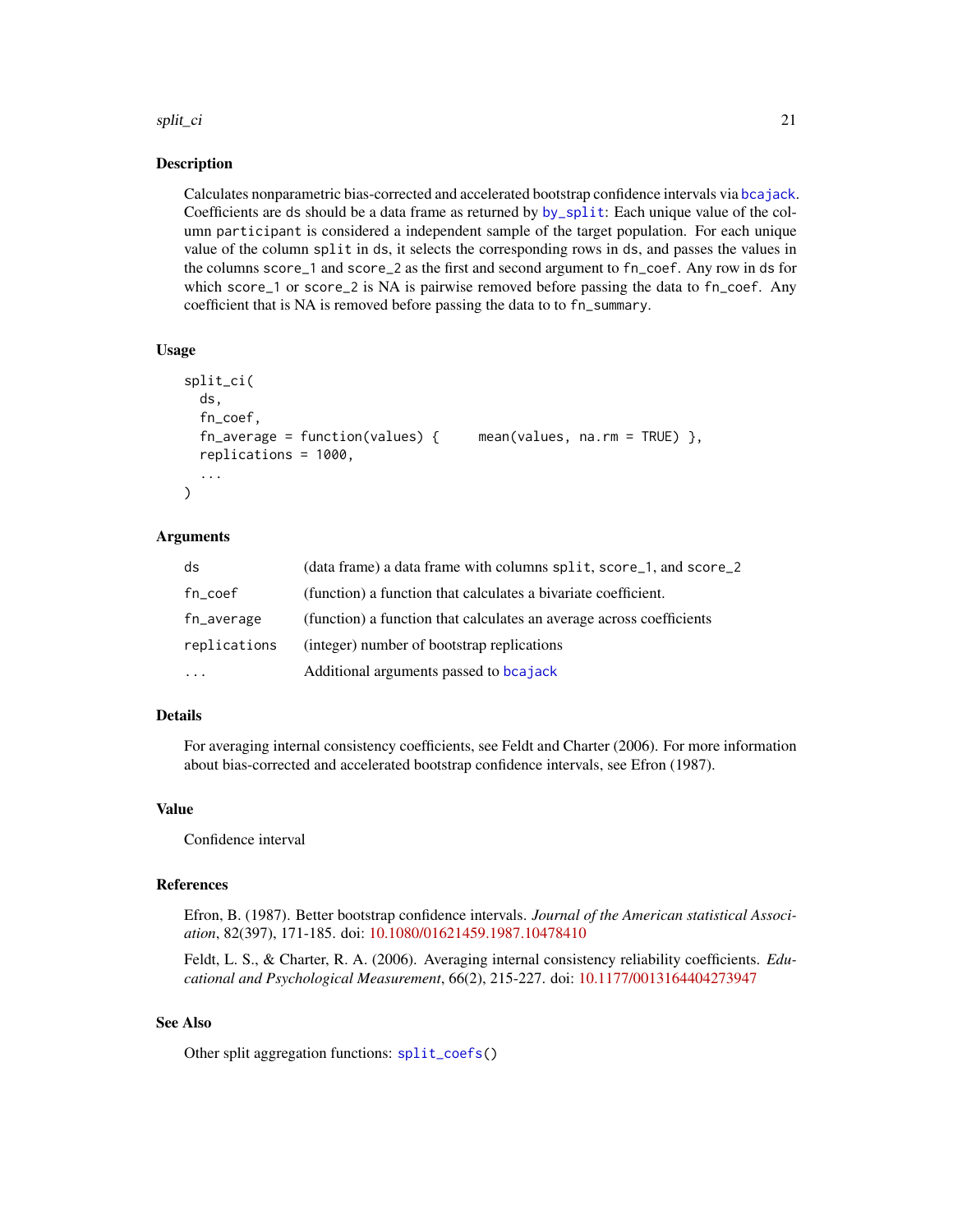#### <span id="page-21-0"></span>Examples

```
# Generate five splits with scores that are correlated 0.00, 0.25, 0.5, 0.75, and 1.00
library(MASS)
ds_splits = data.frame(V1 = numeric(), V2 = numeric(), split = numeric())
for (r in 0:4) {
 vars = mvrnorm(10, mu = c(0, 0), Sigma = matrix(c(10, 3, 3, 2), ncol = 2), empirical = FALSE)
  ds_splits = rbind(ds_splits, cbind(vars, r, 1 : 10))
}
names(ds_splits) = c("score_1", "score_2", "replication", "participant")
# Calculate confidence interval
split_ci(ds_splits, cor)
```
<span id="page-21-1"></span>

split\_coefs *Calculate a bivariate coefficient for each split-half replication*

#### Description

Calculates a bivariate coefficient across participants for each split-half replication and returns their values calculated across replications. ds should be a data frame as returned by [by\\_split](#page-4-1): For each unique value of the column split in ds, it selects the corresponding rows in ds, and passes the values in the columns score\_1 and score\_2 as the first and second argument to fn\_coef. Any row in ds for which score\_1 or score\_2 is NA is pairwise removed before passing the data to fn\_coef. For averaging internal consistency coefficients, see Feldt and Charter (2006).

#### Usage

split\_coefs(ds, fn\_coef, ...)

#### Arguments

| ds                      | (data frame) a data frame with columns split, score 1, and score 2 |
|-------------------------|--------------------------------------------------------------------|
| fn coef                 | (function) a function that calculates a bivariate coefficient.     |
| $\cdot$ $\cdot$ $\cdot$ | Additional arguments passed to fn_coef                             |

## Value

Coefficients per split calculated via fn\_coef.

### References

Feldt, L. S., & Charter, R. A. (2006). Averaging internal consistency reliability coefficients. *Educational and Psychological Measurement*, 66(2), 215-227. doi: [10.1177/0013164404273947](https://doi.org/10.1177/0013164404273947)

#### See Also

Other split aggregation functions: [split\\_ci\(](#page-19-1))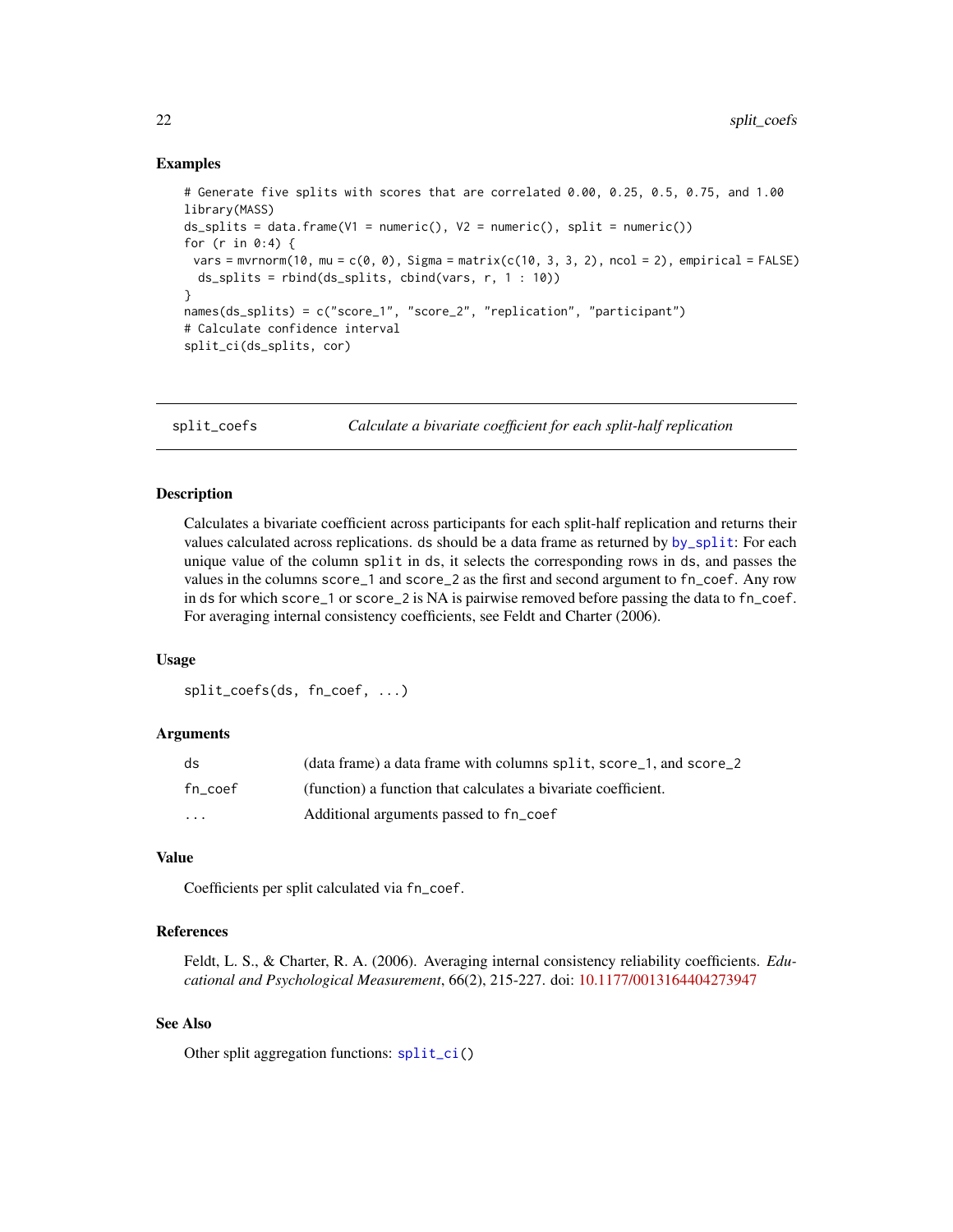#### <span id="page-22-0"></span>split\_df 23

#### Examples

```
# Generate five splits with scores that are correlated 0.00, 0.25, 0.5, 0.75, and 1.00
library(MASS)
ds_splits = data.frame(score_1 = numeric(), score_2 = numeric(), replication = numeric())
for (r in 0:4) {
 vars = mvrnorm(10, mu = c(\theta, \theta), Sigma = matrix(c(10, 3, 3, 2), ncol = 2), empirical = FALSE)
 ds_splits = rbind(ds_splits, cbind(vars, r))
}
names(ds_splits) = c("score_1", "score_2", "replication")
# Pearson correlations
split_coefs(ds_splits, cor)
# Spearman-brown corrected Pearson correlations
split_coefs(ds_splits, spearman_brown)
# Flanagan-Rulon coefficient
split_coefs(ds_splits, flanagan_rulon)
# Angoff-Feldt coefficient
split_coefs(ds_splits, angoff_feldt)
# Spearman-Brown corrected ICCs
split_coefs(
 ds_splits,
 spearman_brown,
 short_icc,
 type = "ICC1",
 lmer = FALSE
)
```
#### <span id="page-22-1"></span>split\_df *Split a data frame into two parts*

#### Description

Splits data, Applies a stratified split to a data frame and returns each part. For more information about splitting options, and an extensive list of examples, see [get\\_split\\_indexes\\_from\\_stratum](#page-14-1).

#### Usage

```
split_df(data, stratification = NULL, ...)
```

| data           | (data frame) Data to split, in long format, with one row per observation.                                                                                                                                                                            |
|----------------|------------------------------------------------------------------------------------------------------------------------------------------------------------------------------------------------------------------------------------------------------|
| stratification | (vector). Vector that identifies which subsets of data should be split separately<br>(denoted as strata in splitting functions) in order to ensure they are evenly dis-<br>tributed between parts. If NULL, all data is considered a single stratum. |
| $\cdots$       | Arguments passed on to get_split_indexes_from_stratum                                                                                                                                                                                                |
|                | method (character) Splitting method. Note that first_second and odd_even<br>splitting method will only deliver a valid split with default settings for other<br>$arguments (subsample_p = 1, split_p = 1, replica = 1, replace = TRUE)$              |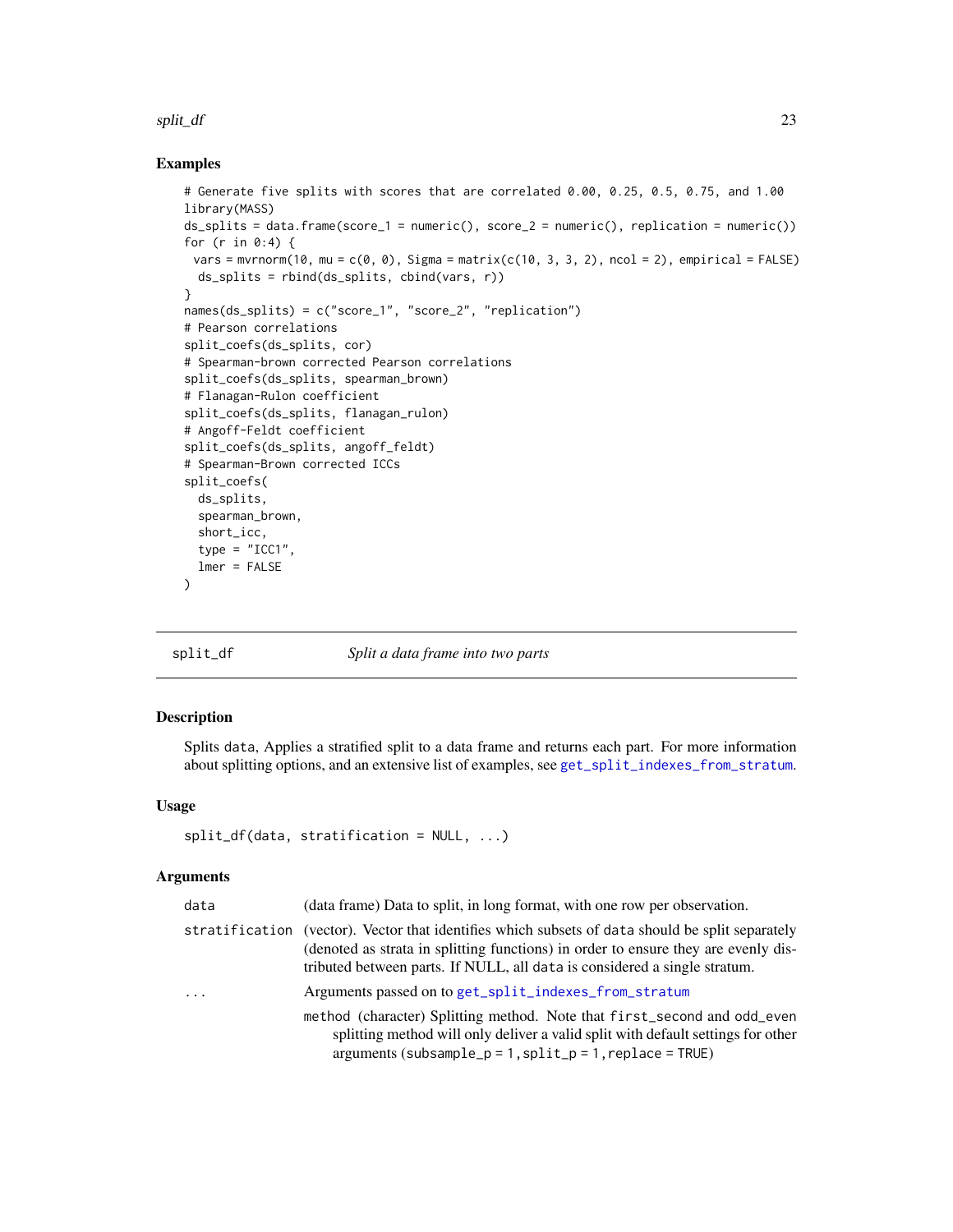- <span id="page-23-0"></span>replace (logical) If FALSE, splits are constructed by sampling from stratum without replacement. If TRUE, stratum is sampled with replacement.
- split\_p (numeric) Desired joint size of both parts, expressed as a proportion of the size of the subsampled stratum. If split\_p is larger than 1, and careful is FALSE, then parts are automatically sampled with replacement
- subsample\_p (numeric) Subsample a proportion of stratum to be used in the split.
- careful (boolean) If TRUE, stop with an error when called with arguments that may yield unexpected splits

#### Value

(list) List with two elements that each contain one of two parts.

#### See Also

```
Other splitting functions: apply_split_indexes_to_strata(), apply_split_indexes_to_stratum(),
check_strata(), get_split_indexes_from_strata(), get_split_indexes_from_stratum(),
split_strata(), split_stratum(), stratify()
```
#### Examples

```
ds \le data.frame(condition = rep(c("a", "b"), each = 4), score = 1 : 8)
split_df(ds, method = "random")
split_df(ds, method = "odd_even")
split_df(ds, method = "first_second")
split_df(ds, stratification = ds$condition, method = "random")
split_df(ds, stratification = ds$condition, method = "odd_even")
split_df(ds, stratification = ds$condition, method = "first_second")
ds \le data.frame(condition = rep(c("a", "b"), 4), score = 1 : 8)
split_df(ds, method = "random")
split_df(ds, method = "odd_even")
split_df(ds, method = "first_second")
split_df(ds, stratification = ds$condition, method = "random")
split_df(ds, stratification = ds$condition, method = "odd_even")
split_df(ds, stratification = ds$condition, method = "first_second")
```
<span id="page-23-1"></span>split\_strata *Split each stratum into two parts*

#### **Description**

Splits each element of strata into two parts. For more information about splitting options, and an extensive list of examples, see [get\\_split\\_indexes\\_from\\_stratum](#page-14-1).

#### Usage

```
split_strata(strata, ...)
```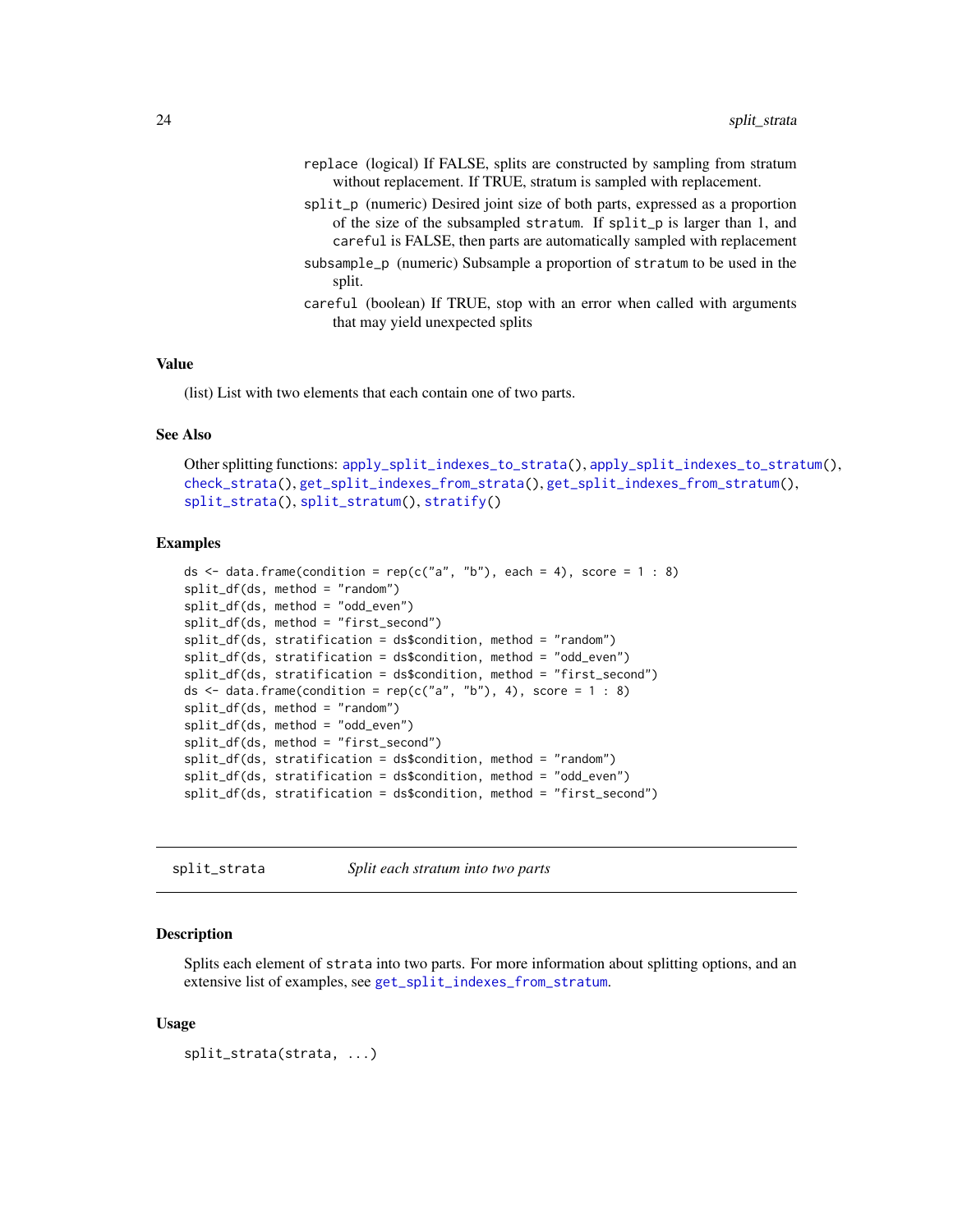# <span id="page-24-0"></span>split\_stratum 25

#### Arguments

| strata | (list) list of strata to split                                                                                                                                                                                                      |
|--------|-------------------------------------------------------------------------------------------------------------------------------------------------------------------------------------------------------------------------------------|
| .      | Arguments passed on to get_split_indexes_from_stratum                                                                                                                                                                               |
|        | method (character) Splitting method. Note that first_second and odd_even<br>splitting method will only deliver a valid split with default settings for other<br>$arguments (subsample_p = 1, split_p = 1, replica = THEP)$          |
|        | replace (logical) If FALSE, splits are constructed by sampling from stratum<br>without replacement. If TRUE, stratum is sampled with replacement.                                                                                   |
|        | split_p (numeric) Desired joint size of both parts, expressed as a proportion<br>of the size of the subsampled stratum. If split_p is larger than 1, and<br>careful is FALSE, then parts are automatically sampled with replacement |
|        | subsample_p (numeric) Subsample a proportion of stratum to be used in the<br>split.                                                                                                                                                 |
|        | careful (boolean) If TRUE, stop with an error when called with arguments<br>that may yield unexpected splits                                                                                                                        |

#### Value

(list) A list with two elements, containing the first and second split of strata.

### See Also

```
Other splitting functions: apply_split_indexes_to_strata(), apply_split_indexes_to_stratum(),
check_strata(), get_split_indexes_from_strata(), get_split_indexes_from_stratum(),
split_df(), split_stratum(), stratify()
```
#### Examples

```
# Stratify a data frame, then split it odd-even
ds \le- data.frame(condition = rep(c("a", "b"), each = 4), score = 1 : 8)
strata <- stratify(ds, ds$condition)
split_strata(strata, method = "odd_even")
```
<span id="page-24-1"></span>split\_stratum *Split a stratum into two parts*

# Description

Splits stratum into two parts. For more information about splitting options, and an extensive list of examples, see [get\\_split\\_indexes\\_from\\_stratum](#page-14-1).

#### Usage

split\_stratum(stratum, ...)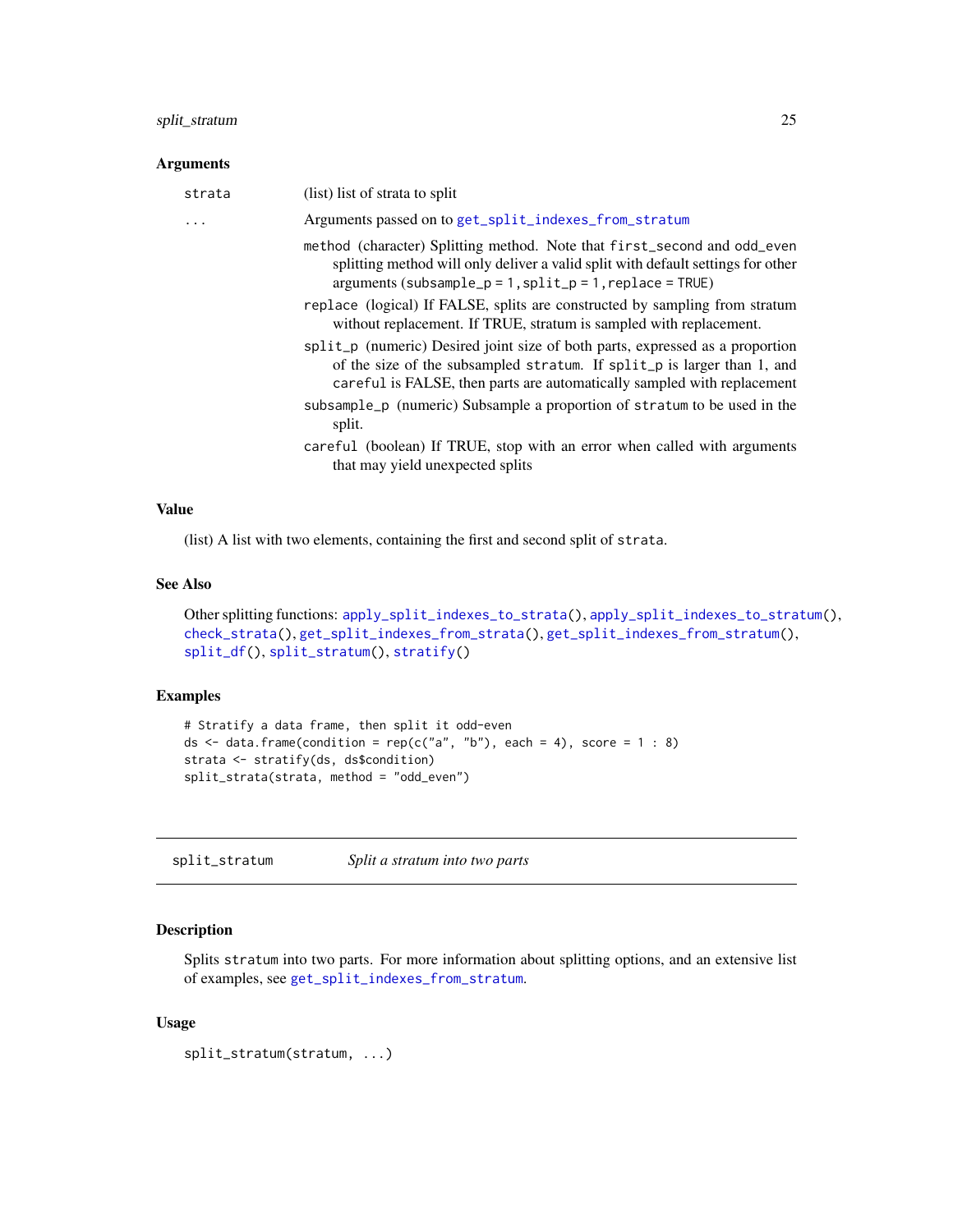# <span id="page-25-0"></span>Arguments

| stratum | (data frame, tibble, list, or vector) Stratum to split; dataframes and tibbles are<br>counted and split by row. All other data types are counted and split by element                                                               |
|---------|-------------------------------------------------------------------------------------------------------------------------------------------------------------------------------------------------------------------------------------|
| .       | Arguments passed on to get_split_indexes_from_stratum                                                                                                                                                                               |
|         | method (character) Splitting method. Note that first_second and odd_even<br>splitting method will only deliver a valid split with default settings for other<br>$arguments (subsample_p = 1, split_p = 1, replace = TRUE)$          |
|         | replace (logical) If FALSE, splits are constructed by sampling from stratum<br>without replacement. If TRUE, stratum is sampled with replacement.                                                                                   |
|         | split_p (numeric) Desired joint size of both parts, expressed as a proportion<br>of the size of the subsampled stratum. If split_p is larger than 1, and<br>careful is FALSE, then parts are automatically sampled with replacement |
|         | subsample_p (numeric) Subsample a proportion of stratum to be used in the<br>split.                                                                                                                                                 |
|         | careful (boolean) If TRUE, stop with an error when called with arguments<br>that may yield unexpected splits                                                                                                                        |
|         |                                                                                                                                                                                                                                     |

# Value

(list) List with two elements that contain each of the two parts of stratum split in two.

#### See Also

```
Other splitting functions: apply_split_indexes_to_strata(), apply_split_indexes_to_stratum(),
check_strata(), get_split_indexes_from_strata(), get_split_indexes_from_stratum(),
split_df(), split_strata(), stratify()
```
# Examples

```
# Split stratum odd-even
ds \le data.frame(condition = rep(c("a", "b"), each = 4), score = 1 : 8)
split_stratum(ds, method = "odd_even")
```
<span id="page-25-1"></span>

| stratify |  |
|----------|--|
|----------|--|

stratify *Stratify a data frame*

# Description

Split a dataframe into strata formed by each a unique value of stratification.

#### Usage

```
stratify(ds, stratification = NULL)
```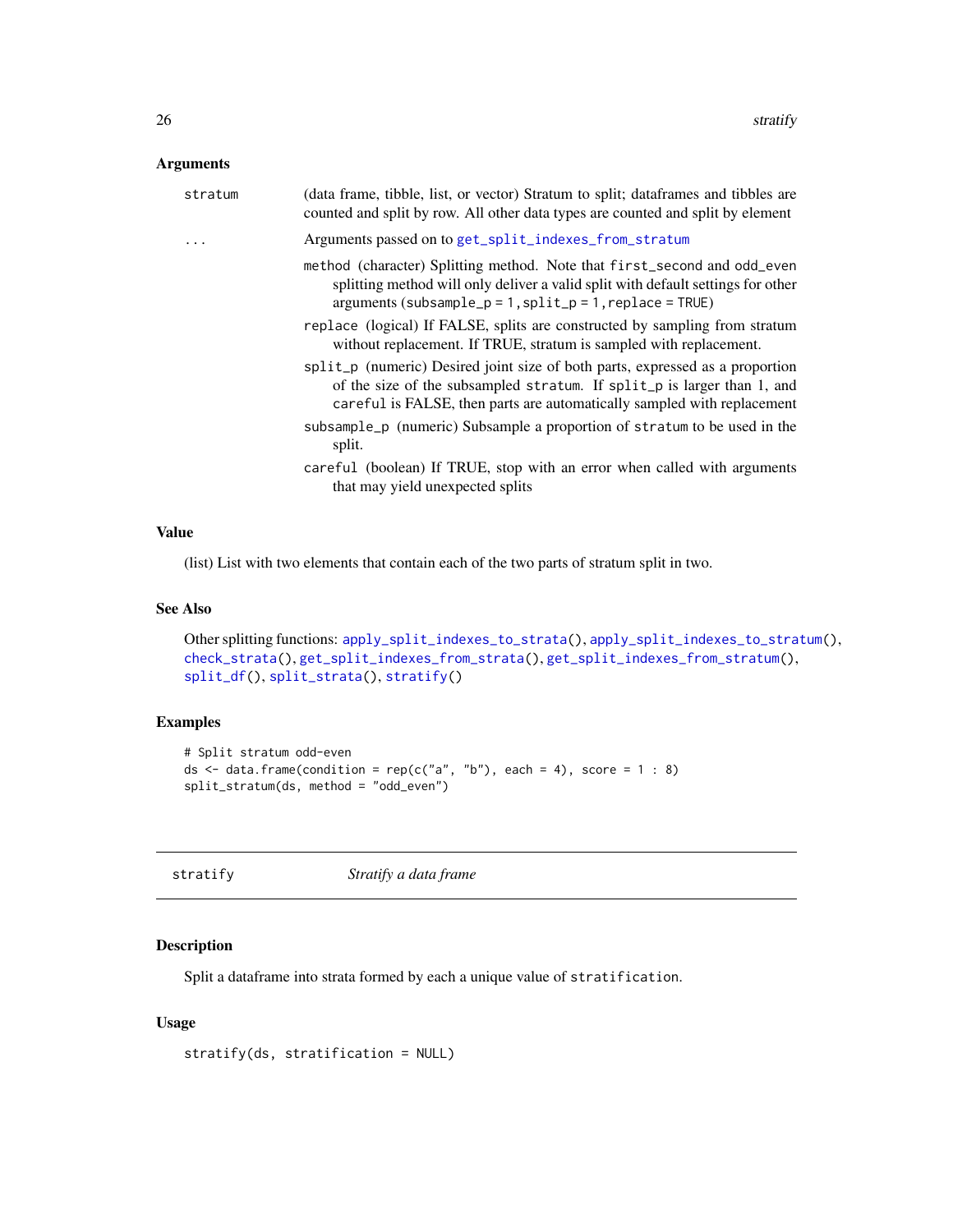#### <span id="page-26-0"></span>stratify 27

# Arguments

| ds | (data frame) data to split into strata                                                           |
|----|--------------------------------------------------------------------------------------------------|
|    | stratification (vector). Vector that identifies which subsets of data should be split separately |
|    | (denoted as strata in splitting functions) in order to ensure they are evenly dis-               |
|    | tributed between patrs. If NULL, all data is considered a single stratum.                        |

# Value

(list) List of strata

# See Also

```
Other splitting functions: apply_split_indexes_to_strata(), apply_split_indexes_to_stratum(),
check_strata(), get_split_indexes_from_strata(), get_split_indexes_from_stratum(),
split_df(), split_strata(), split_stratum()
```
# Examples

```
# Stratify a data frame, then split it odd-even
ds \le data.frame(condition = rep(c("a", "b"), each = 4), score = 1 : 8)
strata <- stratify(ds, ds$condition)
split_strata(strata, method = "odd_even")
```